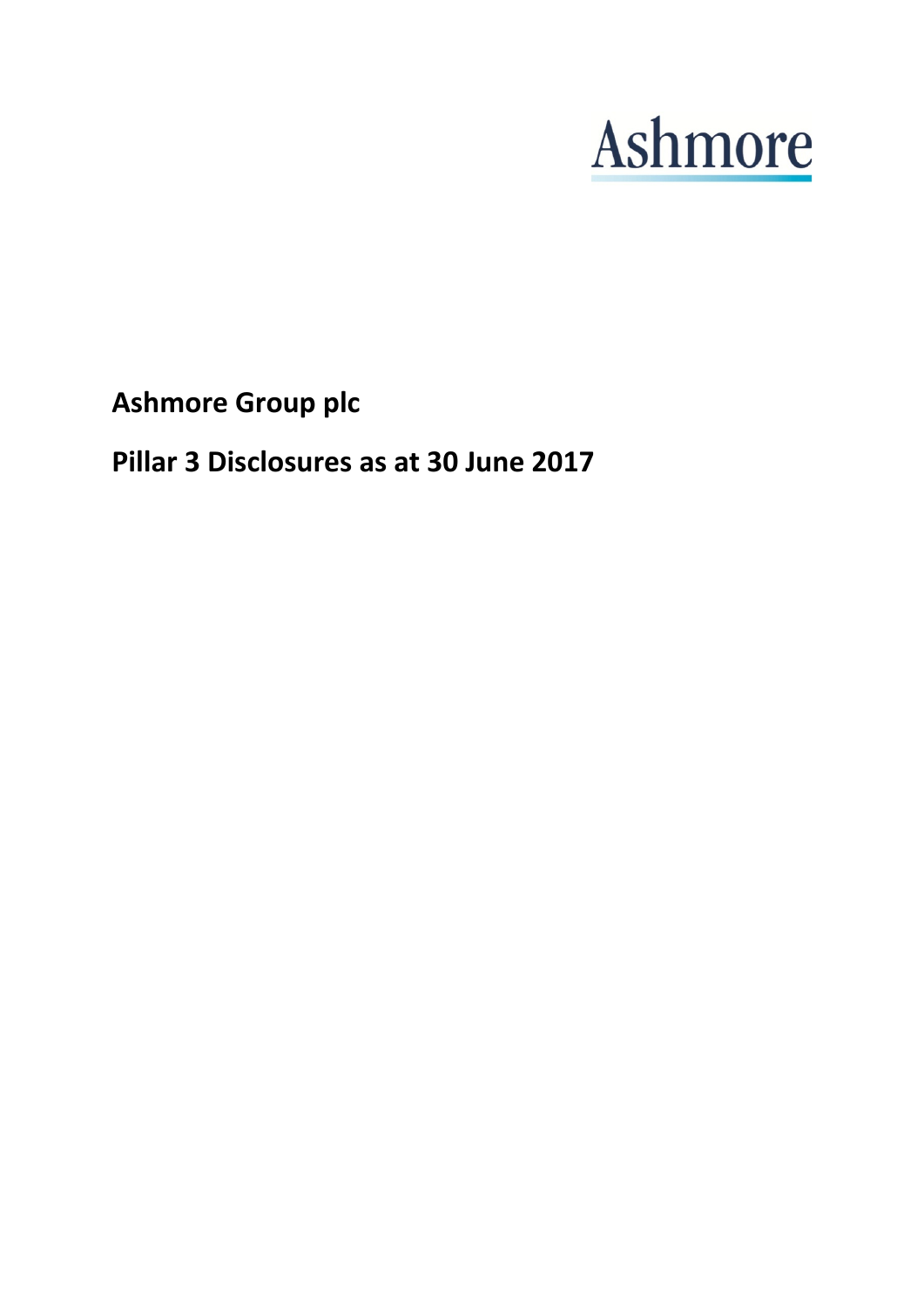### **Table of Contents**

|    |                          |                                              | Pages   |
|----|--------------------------|----------------------------------------------|---------|
| 1. | <b>OVERVIEW</b>          |                                              | 3       |
|    | 1.1                      | <b>BASIS OF DISCLOSURES</b>                  |         |
|    | 1.2                      | FREQUENCY OF DISCLOSURES                     |         |
|    | 1.3                      | MEDIA AND LOCATION OF DISCLOSURES            |         |
| 2. |                          | CORPORATE GOVERNANCE AND RISK MANAGEMENT     | 4-9     |
|    | 3.1                      | <b>GOVERNANCE FRAMEWORK</b>                  |         |
|    | 3.2                      | <b>RISK MANAGEMENT FRAMEWORK</b>             |         |
| 3. | <b>RISK CATEGORIES</b>   |                                              | $10-23$ |
|    | 3.1                      | <b>CREDIT RISK</b>                           |         |
|    | 3.2                      | <b>MARKET RISK</b>                           |         |
|    | 3.3                      | <b>LIQUIDITY RISK</b>                        |         |
|    | 3.4                      | <b>OPERATIONAL RISK</b>                      |         |
|    | 3.5                      | <b>CONCENTRATION RISK</b>                    |         |
|    | 3.6                      | <b>RESIDUAL RISK</b>                         |         |
|    | 3.7                      | <b>SECURITISATION RISK</b>                   |         |
|    | 3.8                      | <b>BUSINESS RISK</b>                         |         |
|    | 3.9                      | INTEREST RATE RISK (IN THE NON TRADING BOOK) |         |
|    | 3.10                     | PENSIONS OBLIGATION RISK                     |         |
|    | 3.11                     | <b>GROUP RISK</b>                            |         |
|    | 3.12                     | <b>REPUTATIONAL RISK</b>                     |         |
|    | 3.13                     | <b>INSURANCE RISK</b>                        |         |
| 4. | <b>CAPITAL RESOURCES</b> | $24 - 25$                                    |         |
|    | 4.1                      | <b>OWN FUNDS</b>                             |         |
|    | 4.2                      | <b>CAPITAL REQUIREMENTS</b>                  |         |
| 5. |                          | CODE STAFF AGGREGATE REMUNERATION            | 26      |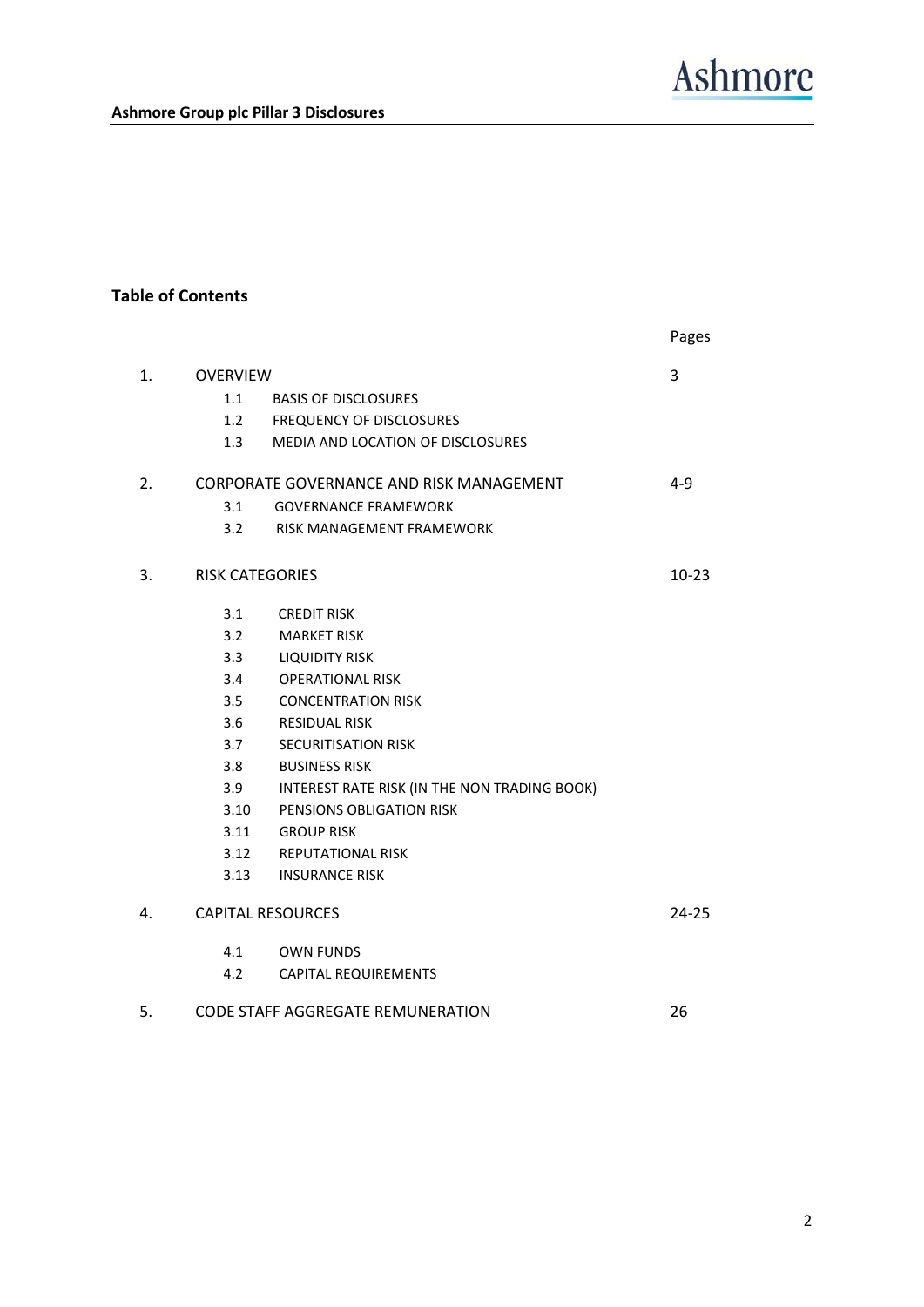### **1.0 Overview**

The purpose of this document is to outline the Pillar 3 disclosures for the Ashmore Group (hereafter, the Group). The disclosures on risk management and capital resources are as at the Group's most recent financial year end, 30 June 2017.

The disclosures include the principal Financial Conduct Authority (FCA) regulated entities, Ashmore Investment Management Limited (AIML) and Ashmore Investment Advisors Limited (AIAL), which are both limited licence BIPRU €50k firms.

Ashmore is supervised on a consolidated basis in the United Kingdom by the FCA. The method of consolidation used for prudential purposes is the same as that used for the Group's consolidated financial statements. The disclosures included in this document relate to the Group.

### **1.1 Basis of Disclosures**

The Group benefits from the FCA Capital Requirements Regulation derogation allowing it to carry forward the CRD III rules as at 31 December 2013 and as such, the following disclosures are in accordance with the requirements of Chapter 11 of the Prudential sourcebook for Banks, Building Societies and Investment Firms (BIPRU). The disclosures cover both the qualitative and quantitative requirements.

The Group, as a limited licence BIPRU €50k firm, is obliged to meet the requirements of the Basel capital adequacy framework, which consists of three pillars:

- Pillar 1 sets out the prescribed, rule-based minimum capital requirement, being the higher of the sum of i) the market and credit risk and ii) the fixed overhead requirement;
- Pillar 2 requires firms to make their own assessment of the firm's capital requirements; and
- Pillar 3 complements Pillars 1 and 2, and requires firms to disclose details of their risks, risk management processes and capital position.

### **1.2 Frequency of Disclosures**

The Group has an accounting reference date of 30 June and in accordance with BIPRU 11.3.8, publishes its disclosures as soon as is practically possible after publication of the Annual Report and Accounts, and if appropriate, more frequently.

# **1.3 Media and location of Disclosures**

These Pillar 3 disclosures are published on the Group's website, [http://www.ashmoregroup.com/investor](http://www.ashmoregroup.com/investor-relations/reports-presentations)[relations/reports-presentations](http://www.ashmoregroup.com/investor-relations/reports-presentations)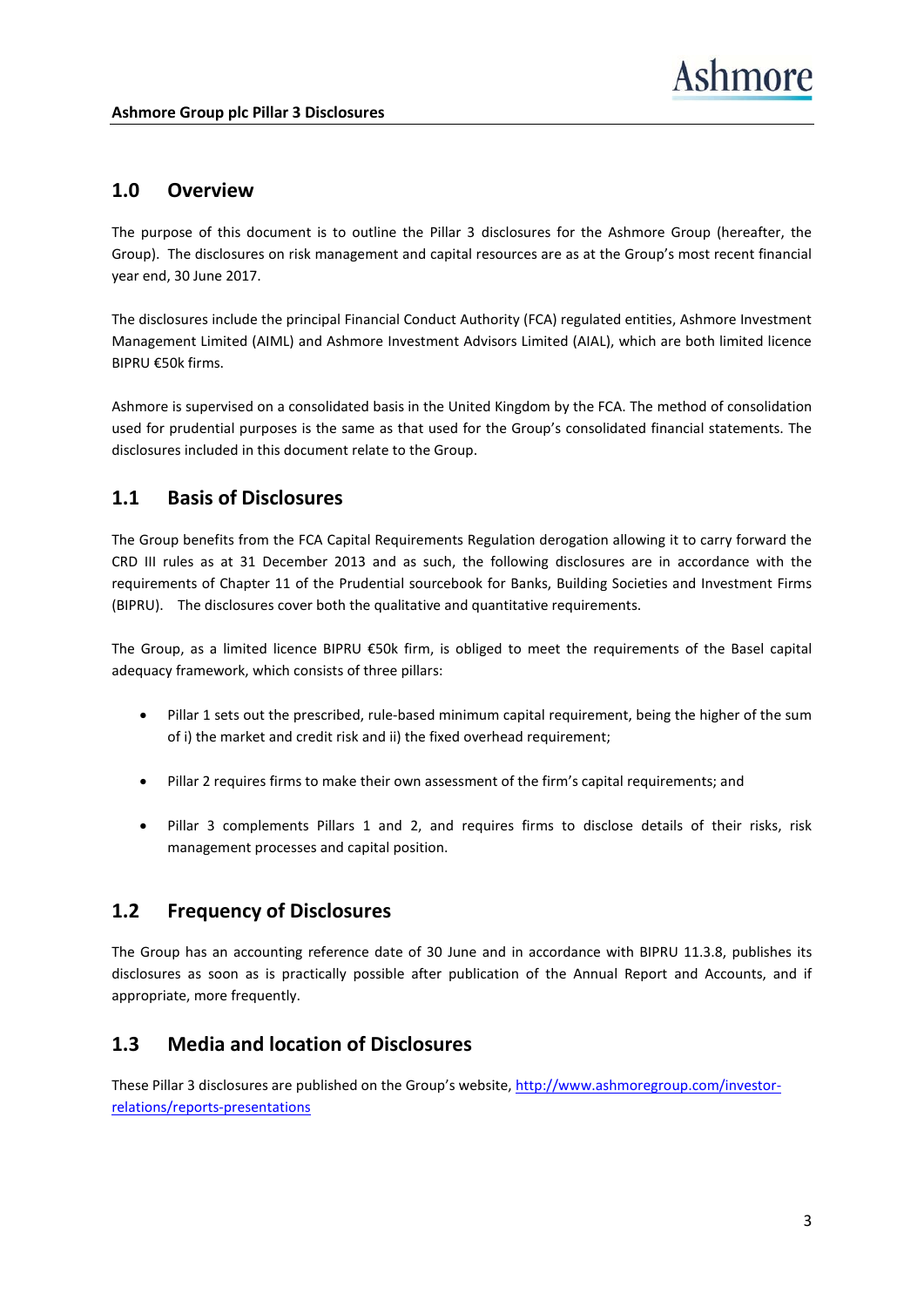# **2.0 Corporate governance and risk management**

In accordance with the principles of the UK Corporate Governance Code, the Ashmore Group plc Board (hereafter, the Board) is ultimately responsible for the Group's risk management and internal control systems and for reviewing their effectiveness. Such systems and their review are designed to manage rather than eliminate the risk of failure to achieve business objectives, and can only provide reasonable and not absolute assurance against material misstatement or loss.

### **2.1 Governance framework**

As a consequence of its business activities, Ashmore is exposed to a variety of risks. The Board has ultimate responsibility for the Group's risk strategy and determines the Group's risk appetite and accepted tolerance levels within which the business can operate. Active and effective management of the inherent and emerging risks within the underlying business model is critical to the successful performance of the business. The Board has set out a corporate governance framework that seeks to capture and quantify each of these risks, which subsequently allows it to assess the effectiveness of its internal control and risk management systems. The graphic below explains this framework in more detail.

The Group's system of internal control is integrated with the Group's strategy and business model and embedded within its routine business processes and operations, and a strong control culture is combined with clear management responsibility and accountability for individual controls. The internal control framework provides a process for identifying, evaluating and managing the Group's principal risks. The process is regularly reviewed by the Group's Audit and Risk Committee (ARC). The illustration below shows the Group's Corporate Governance Framework in more detail.

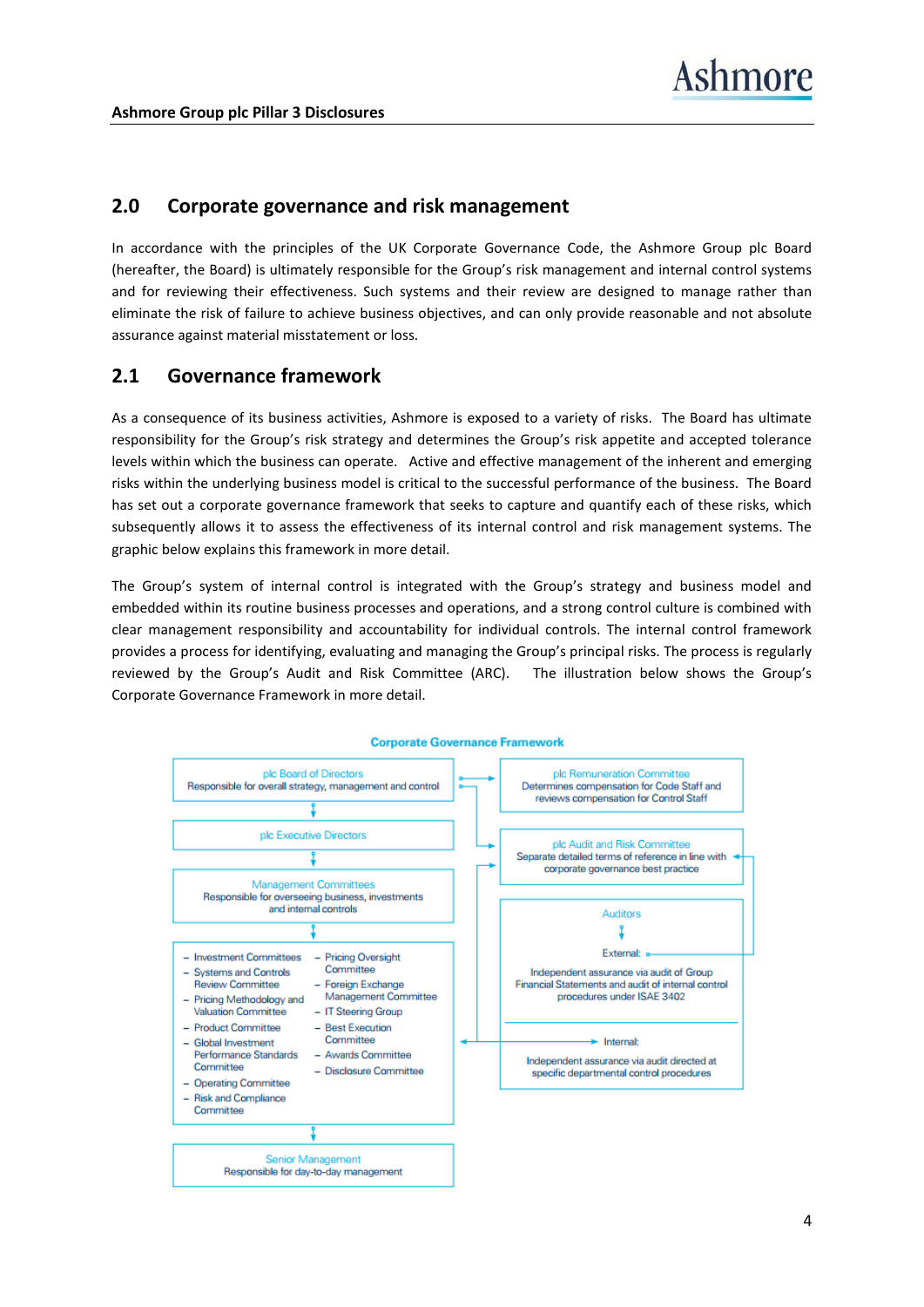### **2.2 Risk management framework**

Ashmore's risk management framework sets out to identify, monitor, report and manage risk throughout the Group. The Board is responsible for managing risk and the Group has in place an extensive risk management framework, designed to embed risk awareness into all strategic and operational business decisions.

Ashmore's risk management framework operates using a "three lines of defence" model, ensuring that ownership and accountability for identifying, mitigating and monitoring risk remains with each department head with an independent oversight from key control functions forming an additional layer of control.

#### **The three lines of defence:**

- The first line is the various business departments, who are responsible for the identification, mitigation and operation of their processes and for ensuring a robust control environment is upheld at all times.
- The second line is the Risk Management and Compliance functions, which independently and actively monitor the effectiveness of the control environment in order to flag to senior management where it may not be operating as expected.
- The third is the Group's internal audit function, which operates under an independent mandate to provide assurance to senior management, the Board and the Audit and Risk Committee (ARC) on the effectiveness of specific risk areas.

#### **Risk management policies**

Ashmore has core values and policies which together comprise the Group's high-level principles and controls, with which all staff are expected to comply. These policies are documented clearly within manuals of policies and procedures which are applicable to all business units and address the key risk categories described on page 9 of this document. Procedures are in place for reporting weaknesses and for monitoring corrective action. Equally, the Group upholds a code of business conduct with procedures for reporting compliance therewith and has in place a defined operational framework and organisational structure with appropriate delegation of authority and segregation of duties with accountability that has regard to acceptable levels of risk.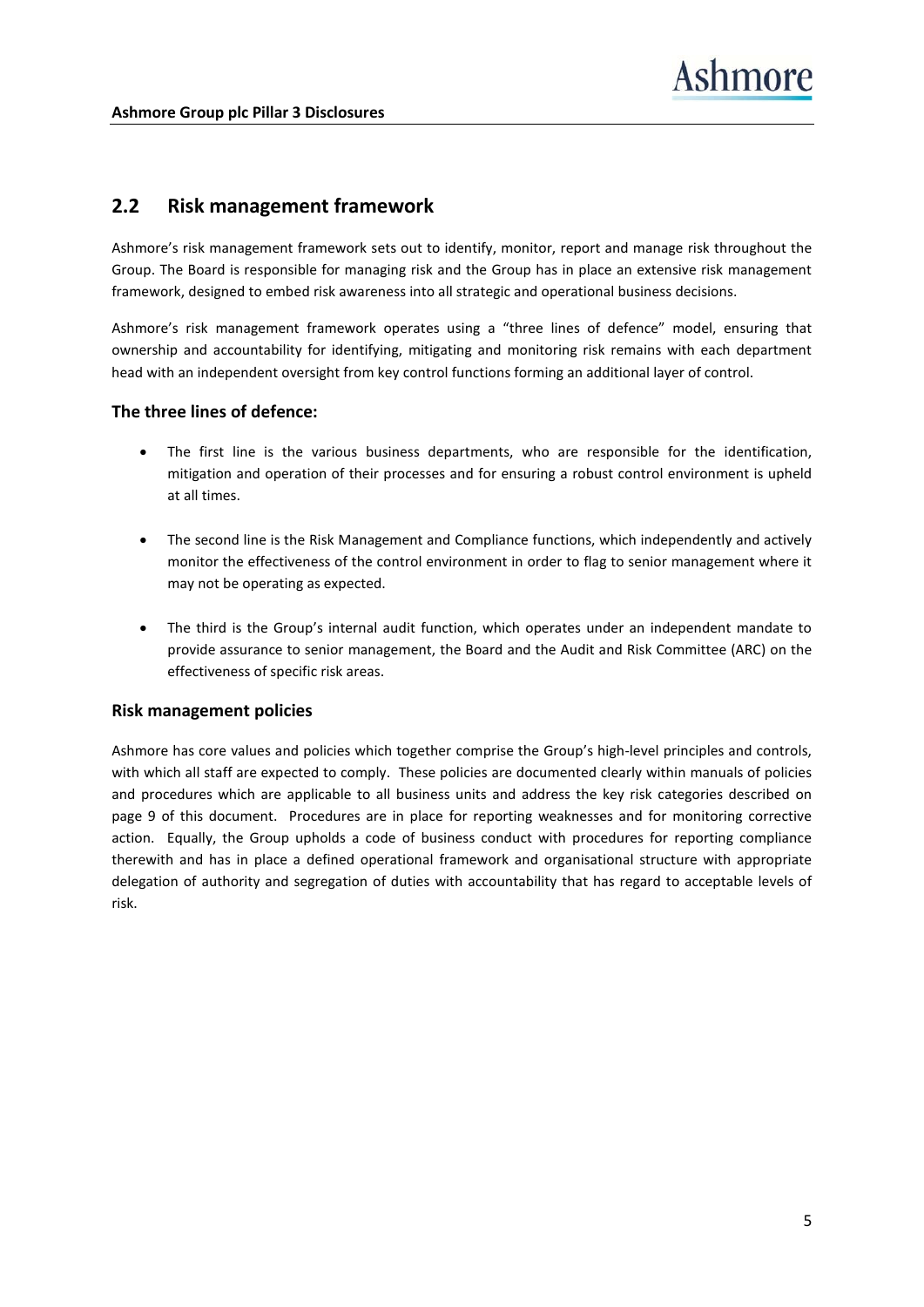#### **Risk management processes**

The key processes within the risk management framework include:

- A planning framework is maintained, which incorporates a Board approved strategy, with objectives for each business unit;
- A risk appetite framework developed by engaging key stakeholders at the functional, business and executive levels of the organisation and accordingly, the Group's Risk Appetite Statement (and its associated components) is regularly reviewed and updated in line with the evolving strategy, business model, financial capacity, business opportunities, regulatory constraints and other internal and external factors;
- Regular reviews of the financial and operating performance of the Group are undertaken by the Group's Operating Committee to focus on delivery of the Group's key strategic objectives;
- Detailed investment reports are prepared and discussed at each of the sub-committee meetings of the Group's Investment Committees, which take place weekly or monthly depending on investment theme, with follow up actions agreed and implemented within a strict operational framework;
- Supervision by the Group's Pricing and Oversight Committee (POC) of the effectiveness of pricing policies for all investments held in Ashmore sponsored funds where a reliable pricing source is available. This includes the responsibility to ensure that appointed third-party pricing agents carry out the agreed pricing policy faithfully and manage the pricing sources appropriately;
- Oversight of the valuation methodologies used for clients' fund investments that cannot be readily externally priced is the responsibility of the Group's Pricing Methodology and Valuation Committee (PMVC) and Public Equity Valuation Committee (PEVC), which meet monthly and quarterly respectively to review the current valuation methodology for each of these investments and to propose an updated valuation methodology where appropriate;
- Semi-annual senior management systems and controls meetings chaired by the Group Head of Compliance are held with attendees including the Group Finance Director, the Group Head of Human Resources, the Group Head of Risk Management and Control, the Group Head of Middle Office and Technology, and the Group Head of Legal and Transaction Management and in which the Chief Executive Officer participates at least annually. These meetings include evaluation of the potential impact and likelihood of identified risks and possible new risk areas;
- The Group Compliance function, whose responsibilities and processes include: ensuring that the Group at all times meets its regulatory obligations; integrating regulatory compliance procedures and best practices within the Group; ongoing compliance monitoring programme covering all the relevant areas of the Group's operations; and identifying any breach of compliance with applicable financial services regulation, which includes real-time investment restrictions monitoring of client mandate requirements. Results of the compliance monitoring programme are reported to the Risk and Compliance Committee (RCC) in support of the overall risk management and internal control framework;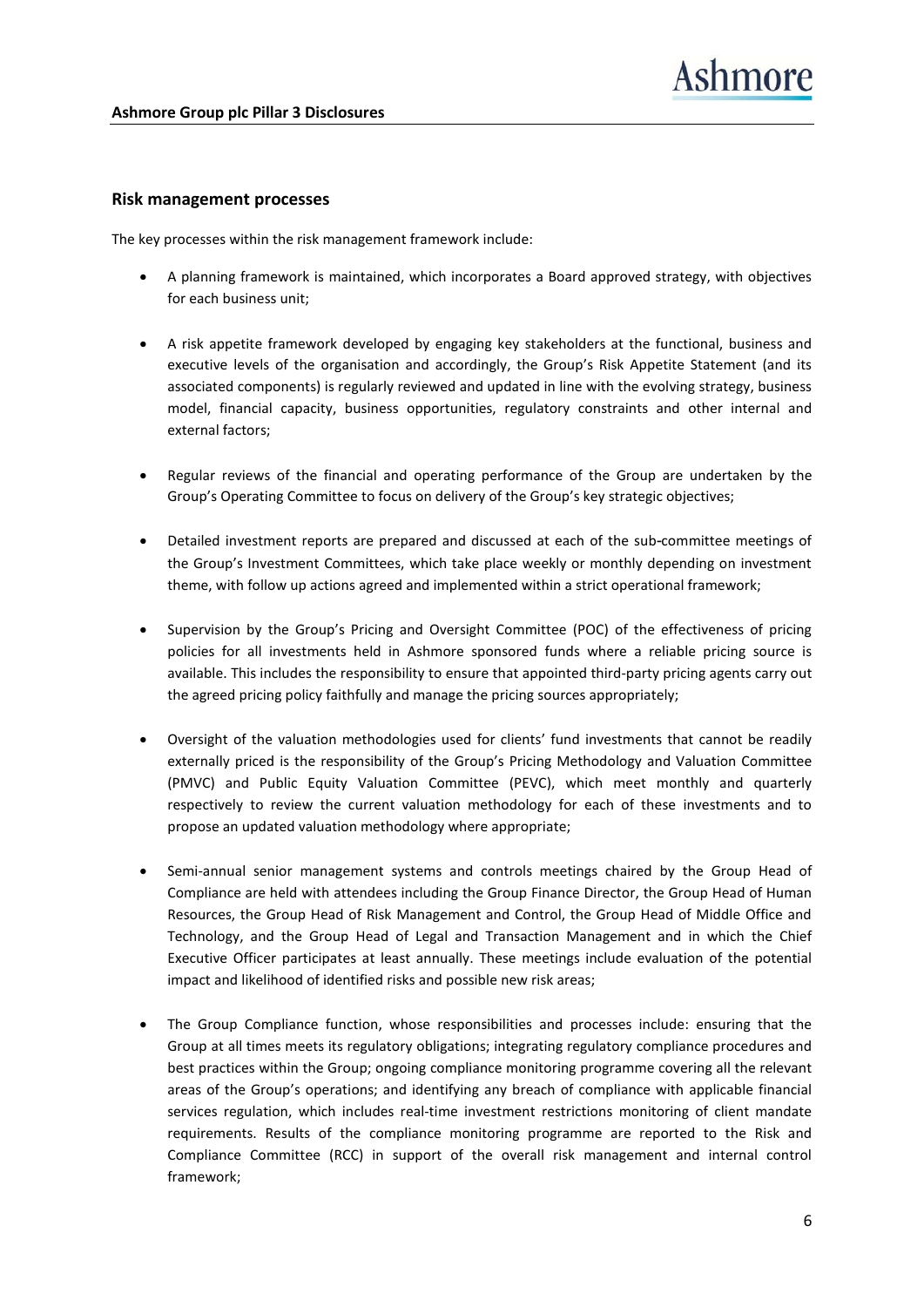- A matrix of principal risks identifies key strategic and business, client, treasury, investment and operational risks, and considers the likelihood of those risks crystallising and the resultant impact. The inherent risk within each business activity is identified, with the adequacy and mitigating effect of existing processes being assessed to determine a current residual risk level for each such activity. On the basis that further mitigants and/or controls may be employed over time, a target residual risk for each activity after one to two years is defined and progress to target is formally tracked;
- Key risk indicator (KRI) statistics are reported to and analysed by the RCC. The KRIs indicate trends in the Group's risk profile, assist in the reduction of errors and potential financial losses and seek to prevent exposure by dealing with a potential risk situation before an event actually occurs;
- Financial controls are maintained to ensure accurate accounting for transactions, appropriate authorisation limits to contain exposures, and reliability of data processing and integrity of information generated;
- There are well-defined procedures and thresholds governing the appraisal and approval of corporate investments, including seeding of funds and purchase of own shares, with detailed investment and divestment approval procedures, incorporating appropriate levels of authority and regular postinvestment reviews;
- Oversight and management of the Group's foreign currency cash flows and balance sheet exposures are the responsibility of the Foreign Exchange Management Committee, which determines the appropriate level of hedging required;
- The Group has secure information and communication systems capable of capturing relevant and up to date information by relevant personnel, with oversight and direction provided by the Group's IT Steering Group, which implements the IT strategy, and establishment and oversight of all IT projects;
- The development of new products, consideration of material changes to existing funds, and the restructuring of funds and products is the responsibility of the Product Committee and forms an important part of the Group's business in responding to clients' needs, changes in the financial markets and treating customers fairly; and
- a Global Investment Performance Standards (GIPS) Committee, which acts as the primary decision making body within the Group in relation to any changes to the existing set of composites, and approving the creation of new composites.

Through the ARC, the Board has conducted an annual review and assessment of the effectiveness of the risk management and internal control systems, and has identified no significant failings or weaknesses during this review. In conducting this review, the Board and/or ARC has considered the periodic reports on compliance and risk matters, including reports provided by the internal audit function, and the annual report on risk management and internal control processes from the Group's RCC. These reports were received throughout the year up to the latest practicable date prior to the approval of the annual report and accounts. The Board is satisfied that appropriate planned actions continue to be effective in improving controls as the Group develops, and its overall assessment of the control framework continues to be satisfactory.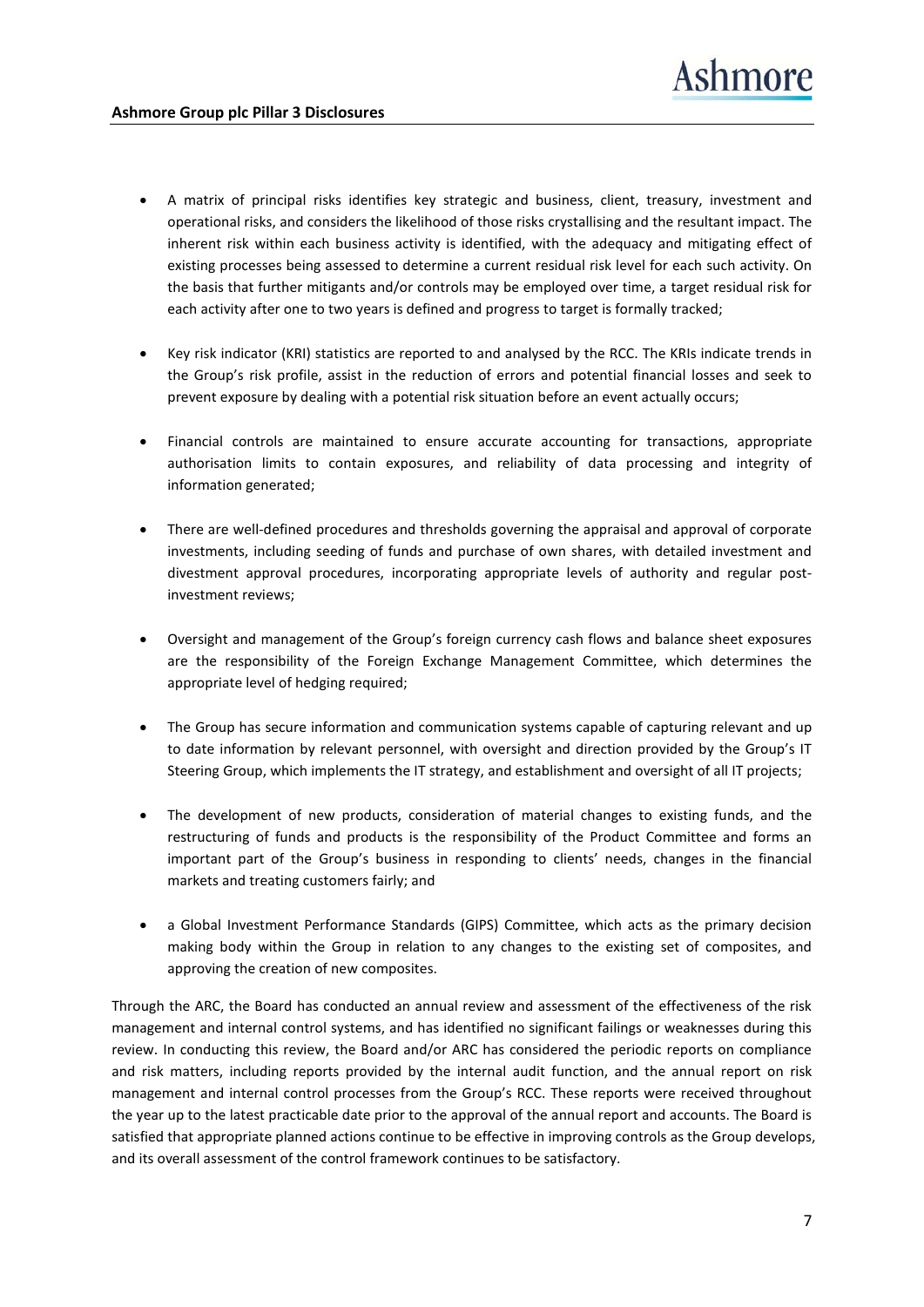#### **Risk Identification**

Responsibility for risk identification is shared among senior management personnel, with each such individual being responsible for day-to-day control of risk in their business area. There are established policies and procedures to enable the ARC and ultimately the Board, through its regular meetings, to monitor the effectiveness of the risk management and internal control systems, which cover all principal identified internal and external strategic, operational, financial, compliance and other risks, including the Group's ability to comply with all applicable laws, regulations and clients' requirements.

The ARC receives regular risk, compliance and internal audit reports while the Board receives regular financial and other management information related to the control of expenditure against budget and the making of investments, and for monitoring the Group's business and its performance.

The Executive Directors oversee the key risks and controls and the risk management process on a day-to-day basis, and have put in place an organisational structure with clearly defined lines of responsibility and delegation of authority.

The Group's RCC, which meets monthly, is responsible for maintaining a sound risk management and internal control environment and for assessing the impact of the Group's ongoing activities on its regulatory and operational exposures. The RCC is chaired by the Group Head of Risk Management and Control, and the other members are the Chief Executive Officer, the Group Finance Director, the Group Head of Compliance, the Group Head of Finance, the Group Head of Middle Office and Technology, the Group Head of Legal and Transaction Management, the Group Head of Distribution, the Group Head of Internal Audit, and the Group Head of Human Resources. Responsibility for risk identification is shared amongst these senior management personnel, with each such individual being responsible for day-to-day control of risk in their business area.

In accordance with GENPRU 1.2.30, the Group must, at all times, maintain overall financial resources and internal capital, including own funds and liquidity resources which are adequate both as to amount and quality to ensure there is no significant risk that its liabilities cannot be met as they fall due. The process through which Ashmore assesses the amounts, types and distribution of financial resources, own funds and internal capital that it considers adequate to cover the risks to which it is exposed is through the Internal Capital Adequacy Assessment Process (ICAAP). The ICAAP document for the Group is formally updated at least semiannually and challenged and adopted by the Board at each point. As part of the ICAAP, the Group's three year detailed financial forecast is subject to scenario-based downside stress-testing, covering the impact of negative investment performance and a decline in AuM. Consequently, the Board regularly assess the amount of capital that the Group is required to hold to cover its principal risks, including the amounts required under a range of adverse planning scenarios.

#### **Risk Appetite Statement (RAS)**

The Group's strategy and business model are underpinned by a group-wide risk aware culture, central to which, is a governance framework in place to identify, mitigate, monitor and report on those principal risks identified in the business model.

The RAS describes the types and levels of risk that the Group is prepared to take in pursuit of its strategic objectives. The Group's three phase strategy, as described on pages 11-12 of the Group's 2017 Annual Report and Accounts has been in place since 2006 and is designed to deliver long-term growth to clients and shareholders by capitalising on the powerful social, economic and political convergence trends evident across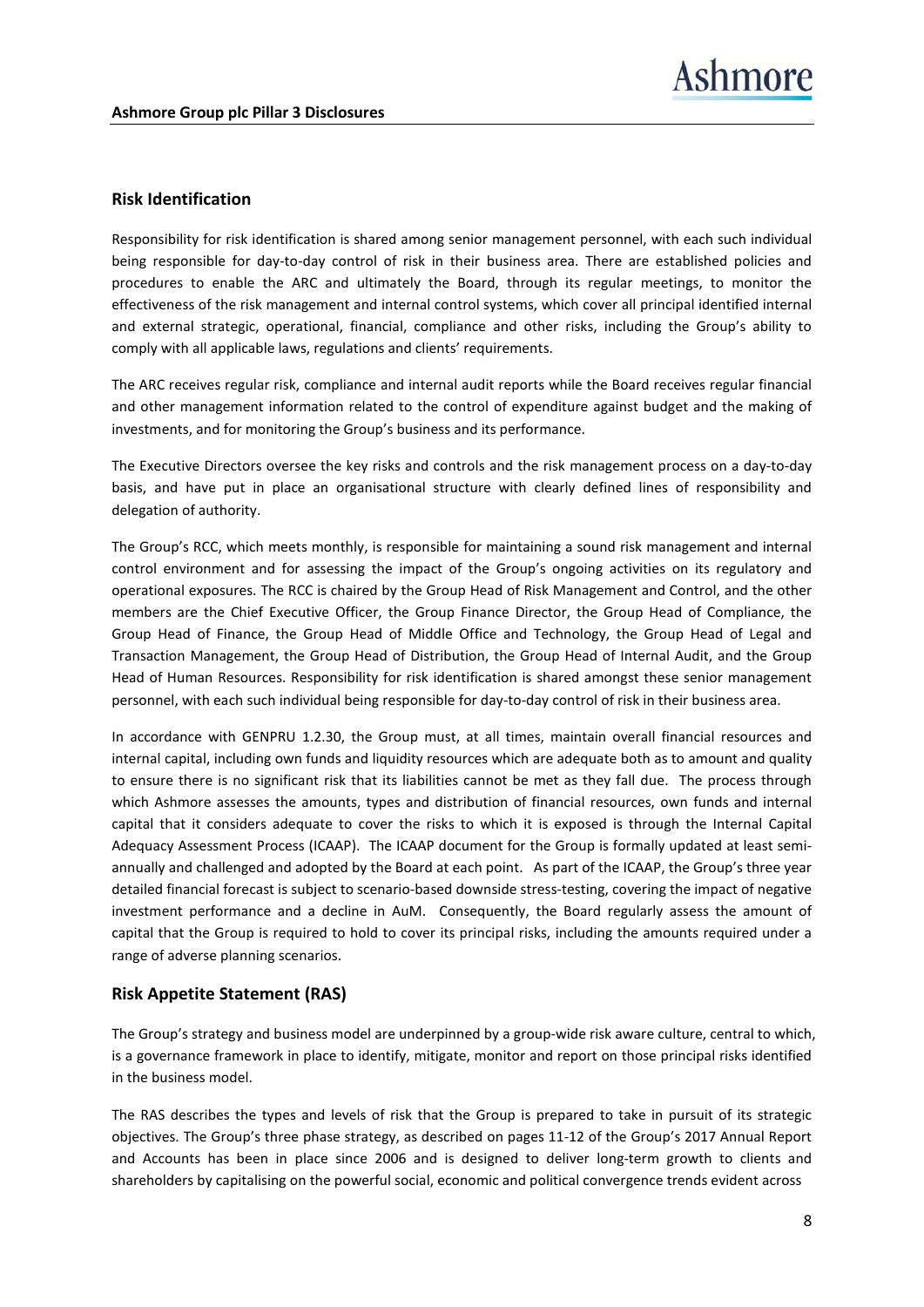#### **Ashmore Group plc Pillar 3 Disclosures**

Emerging Markets. The business model employed to achieve the Group's strategic aims is described on pages 8-9 of the 2017 Annual Report and Accounts.

The principles, thresholds and measurement criteria are set by the Board and are regularly reviewed for suitability in the context of the overall risk environment. The Board and ARC receive quantitative reporting on the RAS and the applicable thresholds on a quarterly basis.

The Group defines its risk appetite in the context of the following categories, in accordance with GENPRU 1.2.30:

- Credit / Counterparty risk Business risk
- 
- Market risk Interest rate risk (including in the non-trading book)
	-
- Liquidity risk Risk of excessive leverage
	-
- Operational risk Pension obligation risk
- Concentration risk Group risk
- **Residual risk by Reputational risk**
- Securitisation risk Insurance risk

For each of the risks identified per category, the RAS includes a full description of the risk, the main sources of the risk, the level of risk the Group is prepared to accept in pursuit of its strategic objectives as well as details of how this risk is monitored and reported against pre-approved thresholds. The level of risk the Group is prepared to accept is in the form of a qualitative statement of the Group's risk appetite, defined as either:

- **High**  the Group actively seeks the risk in order to achieve its strategic goals and manages the risk within an appropriate control framework;
- **Medium** the Group accepts the risk as it is necessary, but it is supported with the appropriate control activities or;
- **Low** the Group actively seeks to avoid the risk, other than as incurred through the normal course of business. Control activities are implemented to minimise any risk that is accepted through the normal course of business.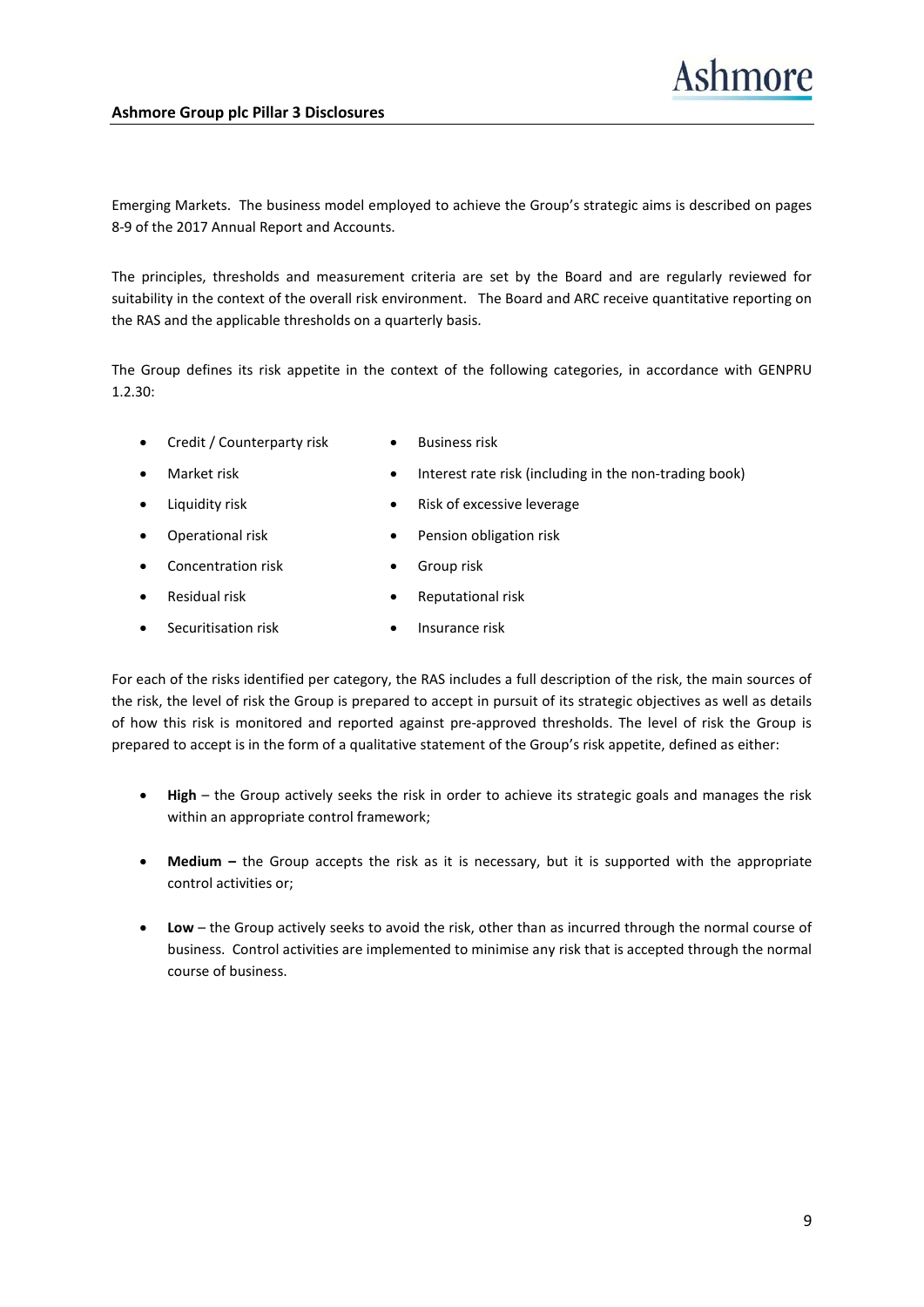### **3.0 Risk categories**

In accordance with BIPRU Chapter 11, the Group must disclose its risk management objectives and policies for each separate category of risk, including those referred to under BIPRU 11.5.1R to BIPRU 11.5.17R. Consequently, those key risks, the Group's appetite towards each and the monitoring and mitigation of those risks are set out below for each category that Ashmore considers as part of its risk appetite statement.

# **3.1 Credit risk**

The risk of loss due to an obligor's non-payment of an outstanding debt, loan or other line of credit (either the principal or interest (coupon) or both).

The Group's credit / counterparty risk is primarily in relation to:

- i) Cash deposits and mark to market exposure in relation to derivative foreign exchange (FX) forward contracts used for hedging purposes;
- ii) Management fee debtors and accrued fee income in relation to clients' assets managed by Ashmore and its affiliates; and
- iii) Seed capital investments, including drawn and undrawn commitments.

The Group assesses the credit risk capital requirement using the standardised approach under Pillar 1. Credit risk is calculated for undrawn illiquid seed capital positions arising on closed ended funds with a lock-in period greater than five years. In addition to the credit risk charge of 8% under Pillar 1 on invested amounts, those commitments as yet undrawn are assigned a Credit Conversion Factor in accordance with BIPRU 3.7, the charge for which is also included in the Group's Pillar 1 credit risk charge. The risk weighted charge for these undrawn amounts is 4% of the undrawn commitment.

The Group's credit risk requirement calculated using the standardised approach under Pillar 1 is £28.6m (June 2016: £30.3m).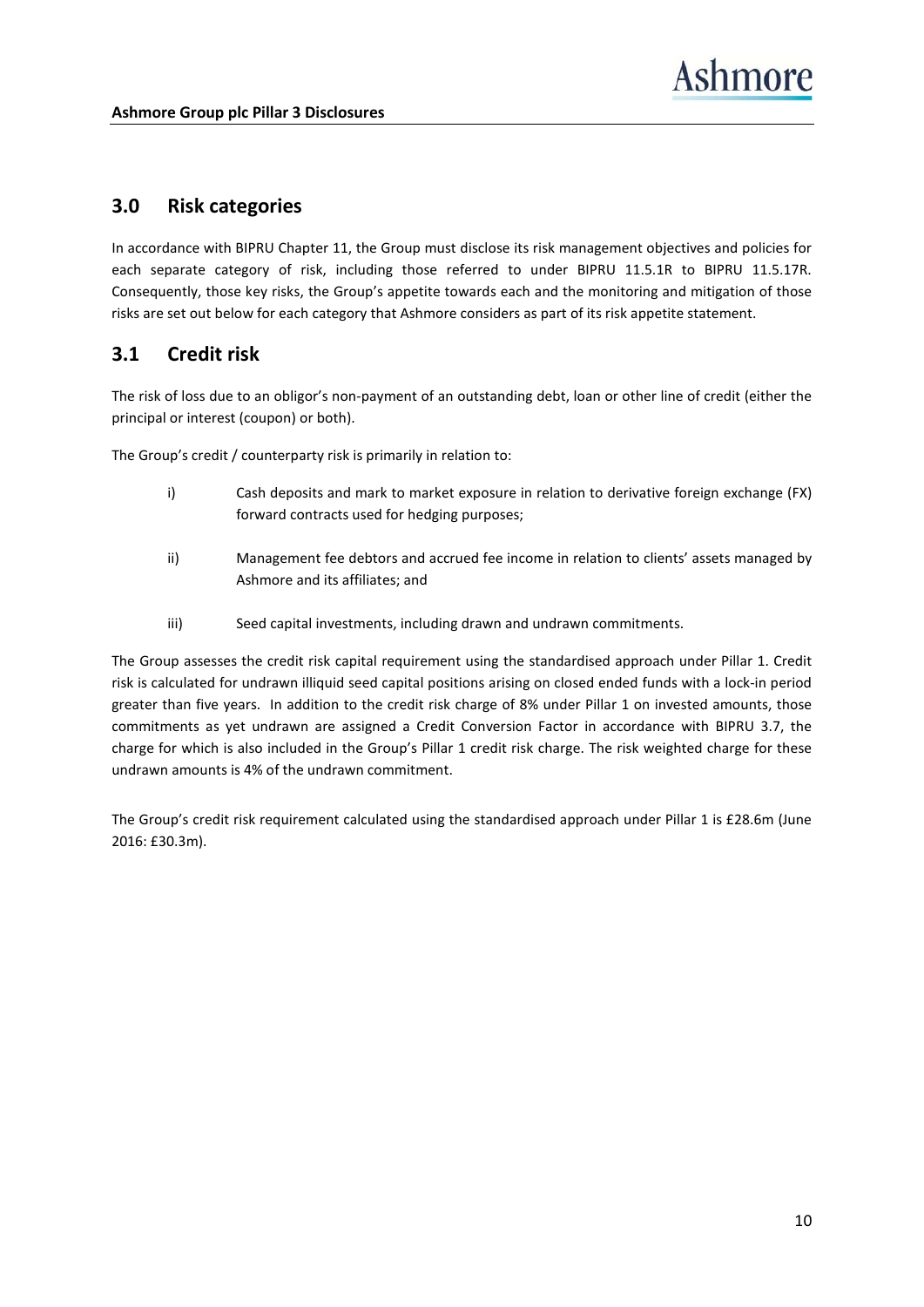In accordance with BIPRU 11.5.8 (3) disclosure requirements, the Group's risk weighted exposures and own funds requirement at 30 June 2017 were as follows:

| In GBP millions                    | $<$ 3 months             | $3$ months - $1$<br>year | $1 - 5$ years            | > 5 years                | <b>Total risk</b><br>weighted<br>assets | 8% own<br>funds<br>requirement |
|------------------------------------|--------------------------|--------------------------|--------------------------|--------------------------|-----------------------------------------|--------------------------------|
|                                    |                          |                          |                          |                          |                                         |                                |
| Collective investment undertakings | 219.0                    | $\overline{\phantom{a}}$ | $\overline{\phantom{0}}$ | $\overline{\phantom{a}}$ | 219.0                                   | 17.5                           |
| <b>Institutions</b>                | 131.4                    | $\overline{\phantom{0}}$ | $\overline{\phantom{0}}$ | $\overline{\phantom{a}}$ | 131.4                                   | 10.5                           |
| Off balance sheet exposures        | $\overline{\phantom{a}}$ | $\overline{\phantom{a}}$ | $\overline{\phantom{0}}$ | 7.0                      | 7.0                                     | 0.6                            |
|                                    |                          |                          |                          |                          |                                         |                                |
| Total credit exposures             | 350.4                    | $\overline{\phantom{a}}$ | $\overline{\phantom{0}}$ | 7.0                      | 357.4                                   | 28.6                           |

| In GBP millions                    | UK                       | Continental<br>Europe    | US                       | Rest of world            | <b>Total risk</b><br>weighted<br>assets |
|------------------------------------|--------------------------|--------------------------|--------------------------|--------------------------|-----------------------------------------|
|                                    |                          |                          |                          |                          |                                         |
| Collective investment undertakings | 44.1                     | 148.9                    | 24.4                     | 1.6                      | 219.0                                   |
| <b>Institutions</b>                | 106.5                    | 24.9                     | $\overline{\phantom{0}}$ | $\overline{\phantom{0}}$ | 131.4                                   |
| Off balance sheet exposures        | $\overline{\phantom{a}}$ | $\overline{\phantom{0}}$ | $\overline{\phantom{0}}$ | 7.0                      | 7.0                                     |
|                                    |                          |                          |                          |                          |                                         |
| Total credit exposures             | 150.6                    | 173.8                    | 24.4                     | 8.6                      | 357.4                                   |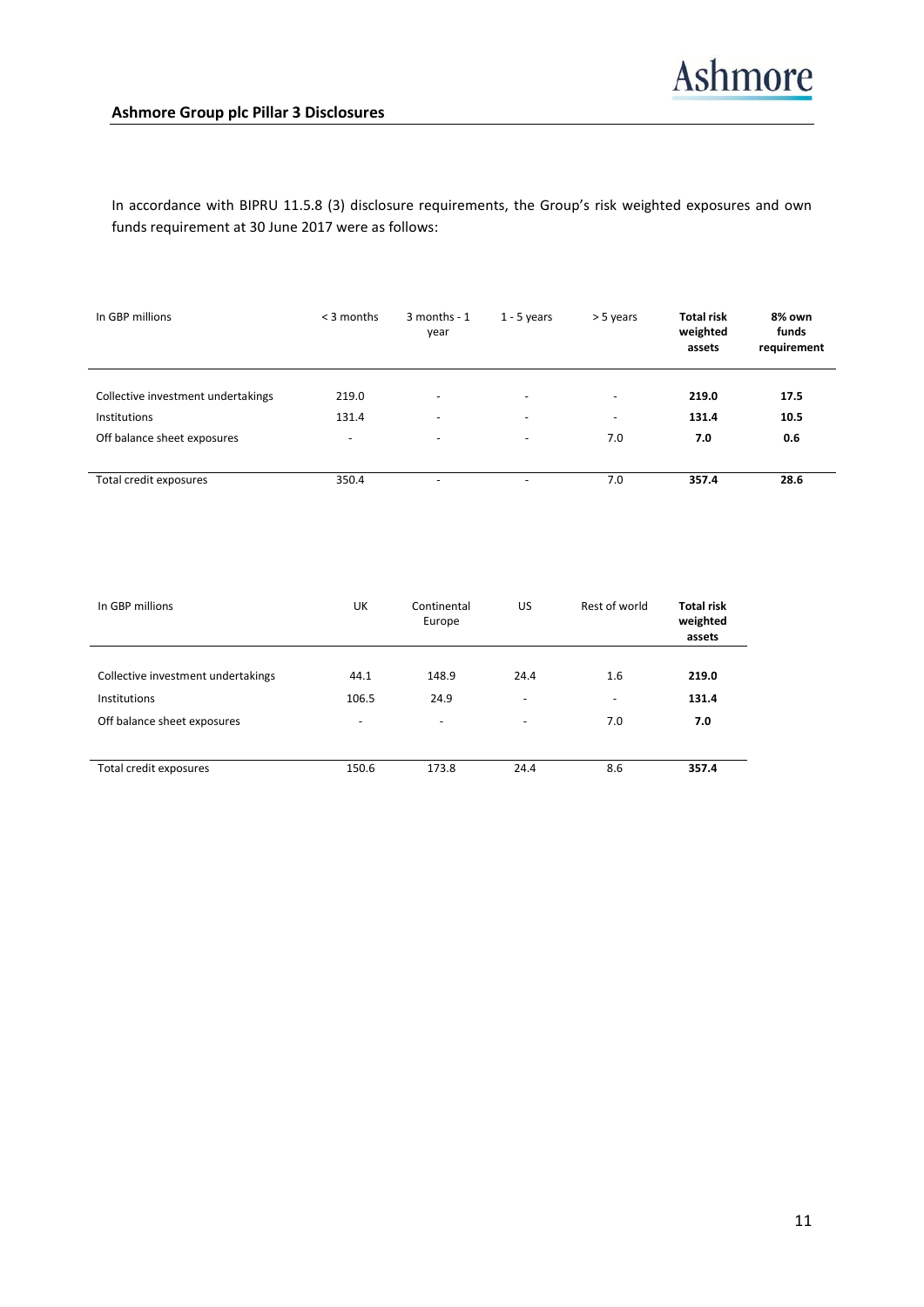### **3.2 Market Risk**

This is the risk of loss resulting from fluctuations in the market value of positions held on the Group's balance sheet attributable to changes in market variables, such as interest rates, foreign exchange rates, equity and commodity prices or an issuer's credit worthiness. There are no trading book exposures held on the Group's balance sheet.

The market risk factors considered by the Group are: equity risk, credit spread risk, interest rate risk and foreign exchange risk.

#### **i) Equity and Credit spread risk**

The Group's equity and credit spread exposure is primarily in relation to its seed capital investments. The Group's tolerance to equity and credit spread risk is covered as part of the seed capital thresholds approved by the Board and is monitored and reported on by the Finance department on a monthly basis to the Board.

#### **ii) Interest rate risk**

The Group's interest rate exposure is limited as the Group does not have any borrowings and cash holdings are typically in overnight or relatively short-dated deposits or in ALF (Ashmore's daily dealing liquidity fund used for cash management). The Group targets interest rate bearing products with short dated maturities.

#### **iii) Foreign exchange risk**

The primary FX risks arise as a result of the majority of management and performance fee revenues being USD denominated and having a proportion of the Group's balance sheet denominated in USD, while the Group's functional currency is GBP.

The Group's corporate FX management framework provides guidance as to the Group's appetite for FX risk and expected operating practices and procedures in managing and monitoring this risk. The Group recognises that it is impossible to completely eliminate this FX risk and seeks to manage it to within acceptable parameters. In respect of the Group's exposure to non-GBP denominated income and expenses, the Group has a Board approved policy to hedge a proportion of its expected net management fee revenues. The Group is also subject to FX movements in the value of its monetary net assets whose functional currency is other than GBP.

The Group calculates Pillar 1 market risk charges under the standardised approach. Market risk is also calculated for drawn and undrawn illiquid seed capital positions arising on closed ended funds with a lock-in period greater than five years. In respect of the Group's balance sheet risk relating to seed capital investments and currency exposures other than GBP, the associated FX risk has been incorporated within the market risk quota set out above, to facilitate an aggregated view.

The Group's market risk requirement calculated using the standardised approach under Pillar 1 is £39.2m (June 2016: £32.8m).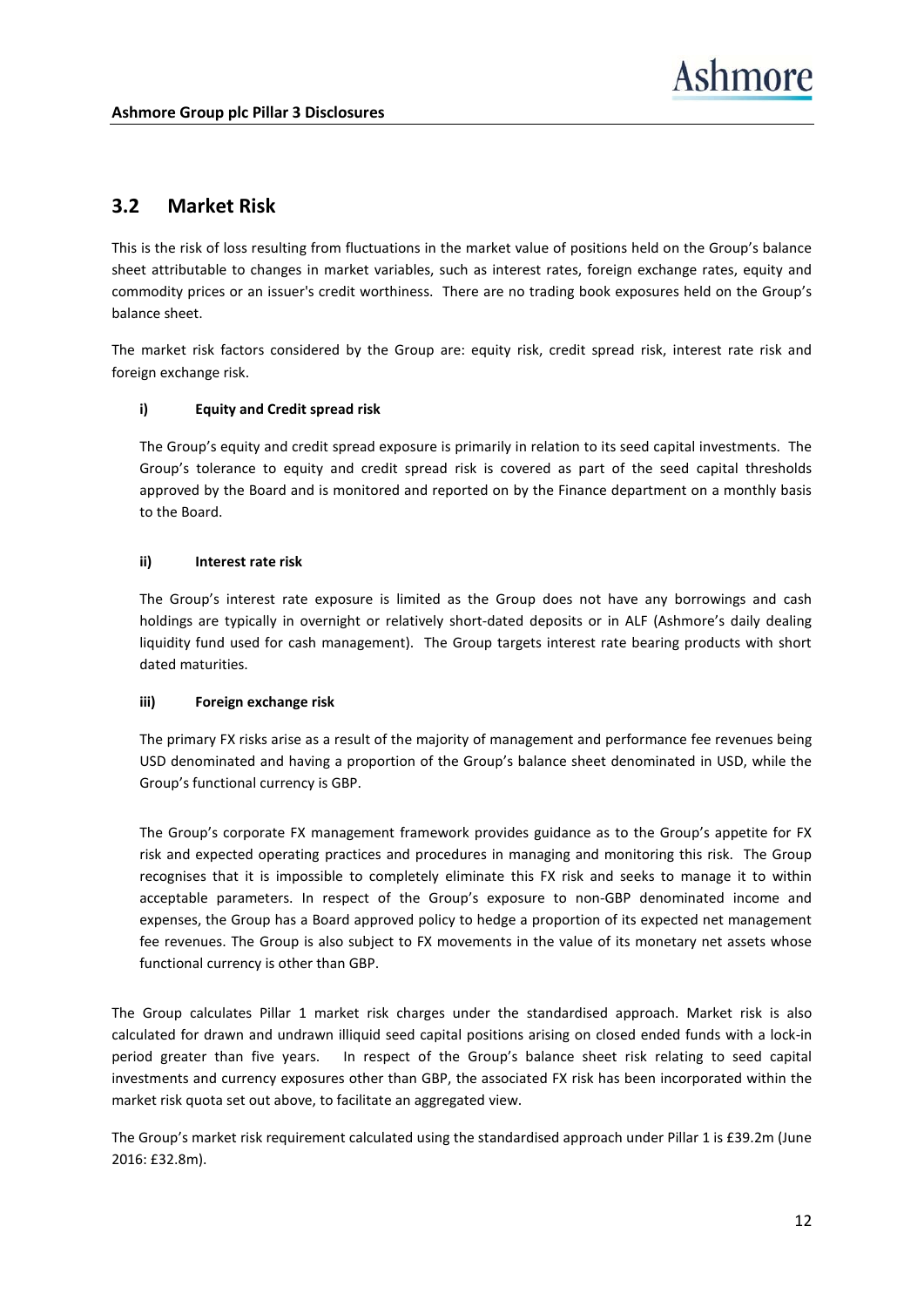# **3.3 Liquidity risk**

This is the risk that a position cannot be sold, liquidated or closed out at limited cost in an adequately short timeframe. It is also the risk that a [firm,](https://www.handbook.fca.org.uk/handbook/glossary/G430.html) although solvent, either does not have available sufficient financial resources to enable it to meet its obligations as they fall due, or can secure such resources only at excessive cost. Liquidity risk primarily arises where investments in illiquid instruments prevent efficient investment exit strategies being adopted, especially in a downturn situation, for the Group's cash and cash equivalents, seed capital, and other assets. The Group currently does not have any debt on its balance sheet.

The group's liquidity risk management framework is set out in a policy document that is authorised by the Board. The Group prepares regular cash-flow forecasts, and matches the maturity profile of the Group's cash, cash equivalents and other assets and liabilities on a conservative basis. The overall liquidity adequacy rule (BIPRU 12.2.1R) requires Ashmore at all times to maintain liquidity resources which are adequate, both as to amount and quality, to ensure that there is no significant risk that its liabilities cannot be met as they fall due. The Board has established the following tolerances for the Group:

- Sufficient liquidity will be maintained to be able to meet, from available cash or cash equivalent balances (including the Ashmore liquidity funds) under stressed scenarios, all liabilities as they fall due;
- Sufficient cash and cash equivalents (including the Ashmore liquidity funds) will be held to meet budgeted operational expenditure for a period of six months and rent for an additional 12 months; and
- Surplus cash will be held in Ashmore liquidity funds and other highly liquid deposits and money market instruments with a diversity of banks and with a range of maturities, individually not exceeding 12 months.

For a variety of reasons, the Group has historically held significant cash balances and has no requirement to hold debt to fund operating capital requirements. A significant majority of the Group's income is derived in USD and therefore the Group takes FX risk on currency holdings.

The Group's cash balances are invested within a strict framework which emphasises capital preservation, security, liquidity and counterparty risk. Cash is invested only in institutions with approved instruments. Typically, during the financial year, investments have been in short-term cash deposits and SICAV liquidity funds.

The Group's illiquid fixed assets, goodwill and intangibles are deducted in full when calculating the available capital resources. The liquidity risk of seed capital investments has been fully captured within the market and counterparty risk charges at 30 June 2017.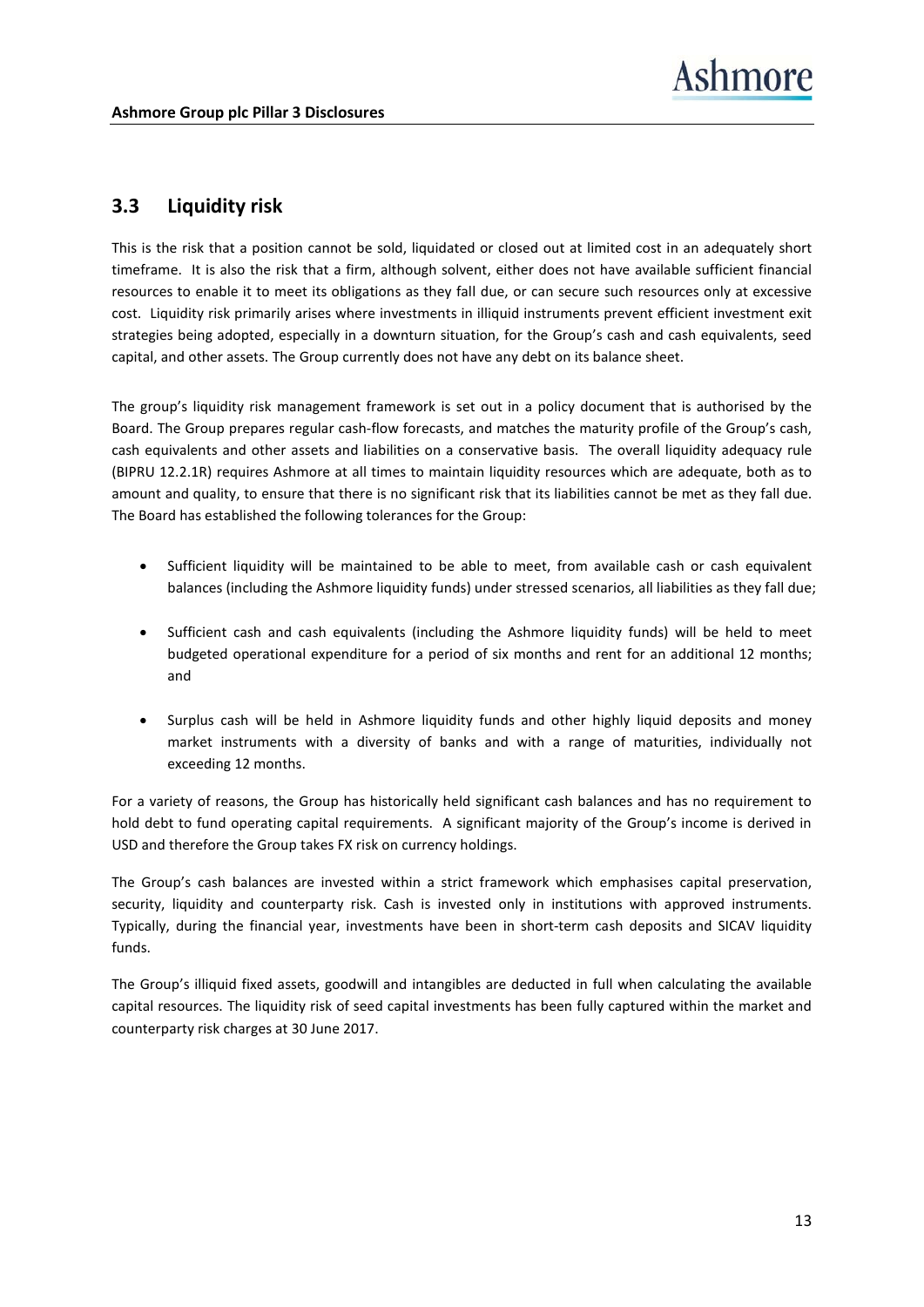### **3.4 Operational Risk**

This is the risk of loss from inadequate internal processes, behaviours and failures in relation to the people and systems or from external events, and includes legal and documentation risk and risk resulting from the trading, settlement and valuation procedures operated or overseen by the firm. The risk also includes any behaviours, practices or processes that could lead to client detriment and/or undermine market integrity.

The Group recognises there are several sources of operational risk in relation to execution delivery and process management; clients, products; regulatory and business practices; financial crime (internal and external fraud); business disruption and system failures; employment practices and workplace safety; and damage to physical assets and general conduct. Given the nature of the Group's operations, the Group has specifically identified areas or activities that could place a strain on the Group such as

- i) opening or closing funds;
- ii) operating errors;
- iii) attracting or retaining clients;
- iv) people retention and development;
- v) manager non-performance or neglect of duty; and
- vi) compliance with global and local regulatory requirements including conflicts of interest, treating clients fairly and other related conduct risks.

The Group's Principal Risk Matrix highlights and monitors the principal risks of the Group and its evolution reflects changes in the Group's strategy and business profile and the corresponding impact to internal controls and related processes. The Group's operational risks are formally reviewed as part of the quarterly Principal Risk review and reported to the ARC as part of the Group Head of Risk Management and Control's report at each ARC meeting. The Group calculates an operational risk capital requirement as part of the Pillar 2 assessment by adopting a scenario-based approach using subject matter experts across the business to derive the severe, yet plausible loss event attributable to certain principal risks.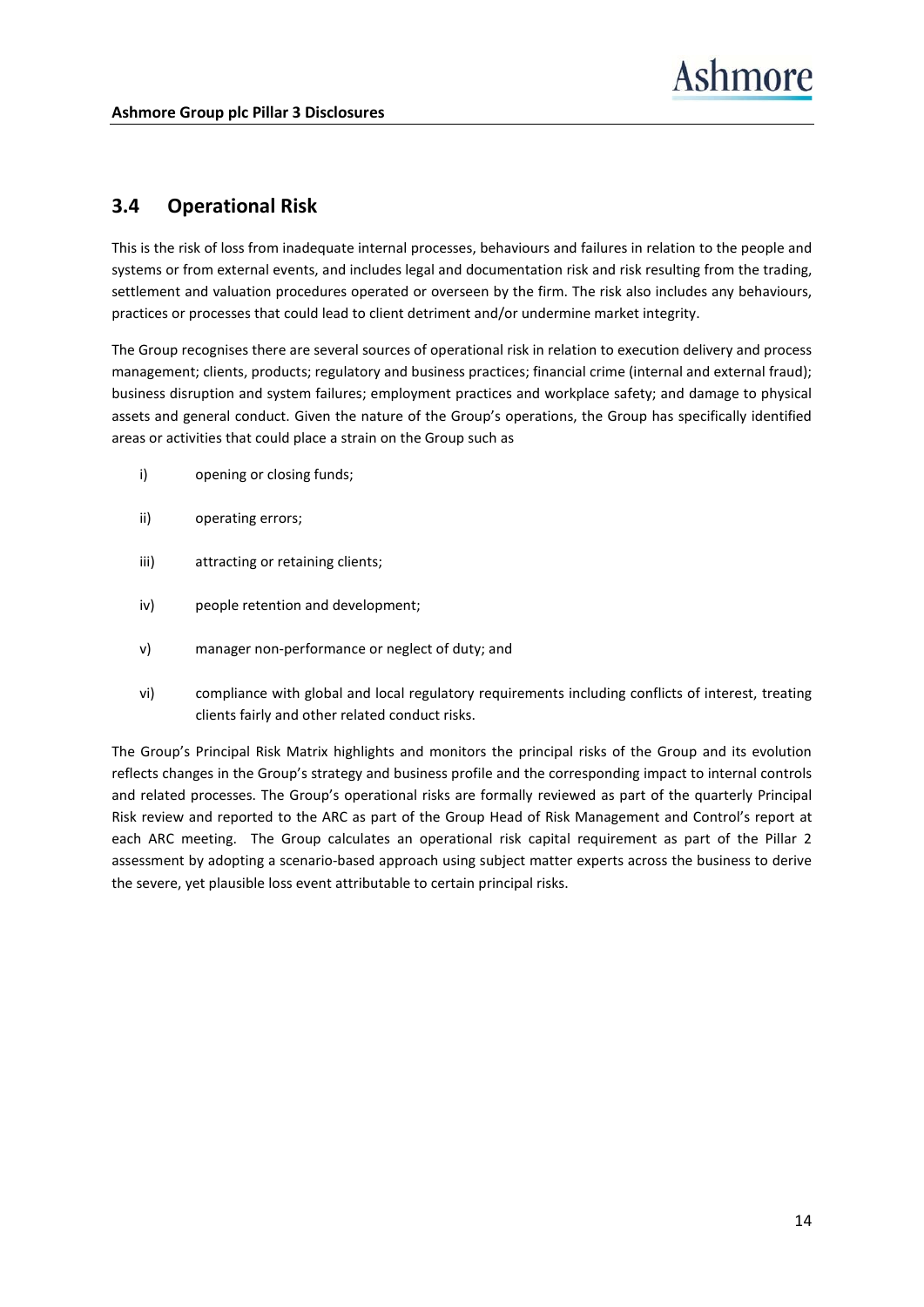### **3.5 Concentration Risk**

This is the risk that the Group holds either singularly or in combination:

- i) Name concentration exposures arising from holding large exposures with individual counterparties; and
- ii) Sectoral concentration arising from sectoral or geographic exposures across counterparties.

The Group's credit / counterparty policy ensures concentration risk arising from exposures to any single bank or group of connected banks are within pre-agreed thresholds. These exposures are typically short dated and are only with counterparties approved in accordance with the Group's counterparty policy and Board approved thresholds.

Exposures to financial institutions and/or liquidity funds are routinely monitored and reviewed by the Finance department monthly and also included within the Risk Management & Control (RMC) department's quarterly counterparty review to the Group's RCC. The Group's exposure to management fee debtors and accrued fee income is also routinely monitored and reviewed by the Finance department and is also reported monthly in the Finance report to the Group RCC.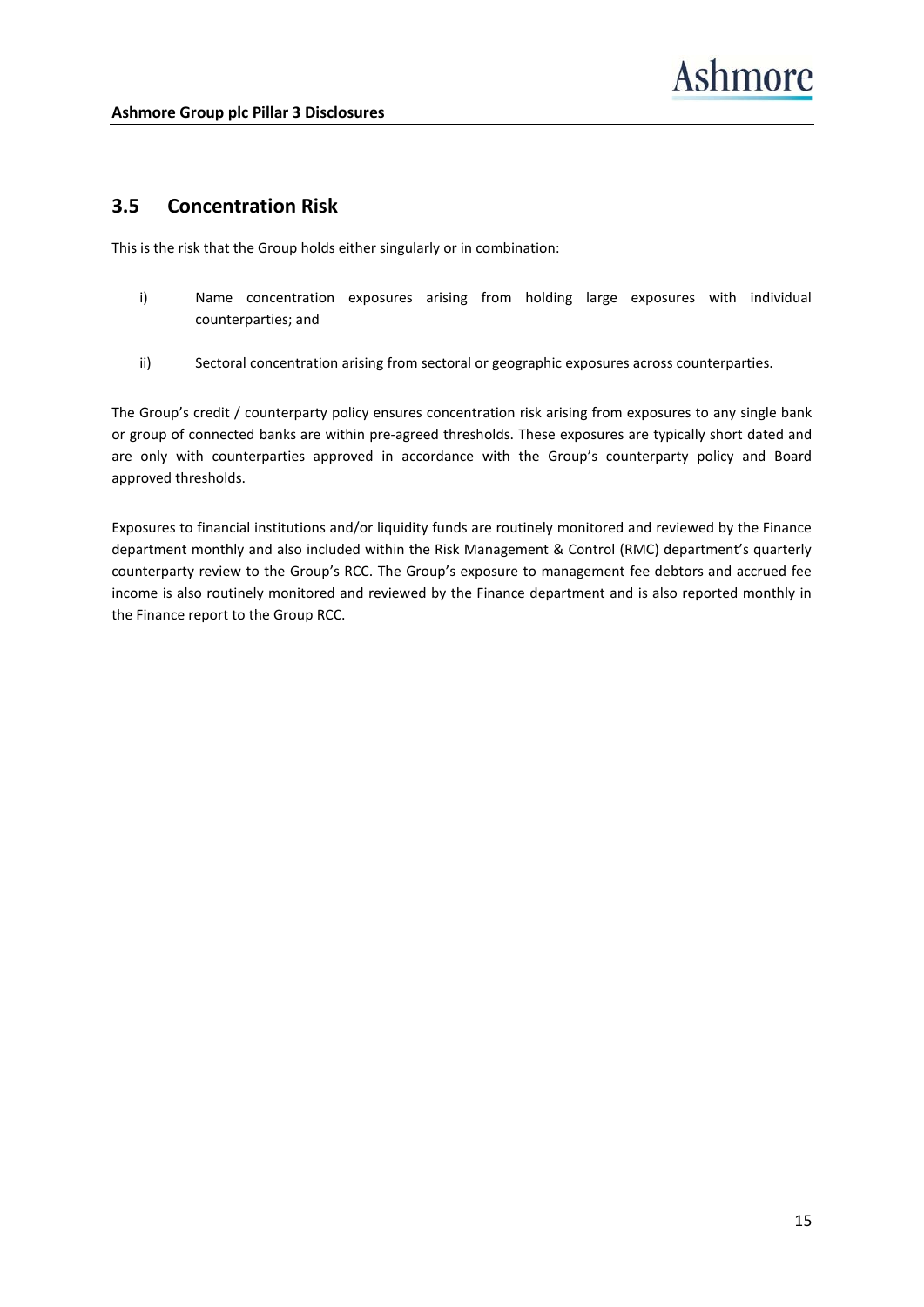### **3.6 Residual Risk**

This is the risk that [risk mitigation](https://www.handbook.fca.org.uk/handbook/glossary/G2092.html) techniques (i.e. hedges) used by the [firm](https://www.handbook.fca.org.uk/handbook/glossary/G430.html) for credit and market risk prove less effective than expected. The Group does not currently use credit default swaps to mitigate credit risk on the balance sheet. The Group uses financial hedges where appropriate (e.g. FX derivatives) to mitigate FX risk.

Given the nature of this risk, the Group has not set a specific risk appetite in relation to residual risk. The Group's FX exposure and financial hedges are monitored by the Finance department and assessed by the FX Management Committee at each meeting. The Finance department also reports FX exposure and financial hedges to the RCC as part of its monthly reporting of its KRIs.

There is no Board approved threshold for residual risk and no regulatory capital charge is considered necessary at this time.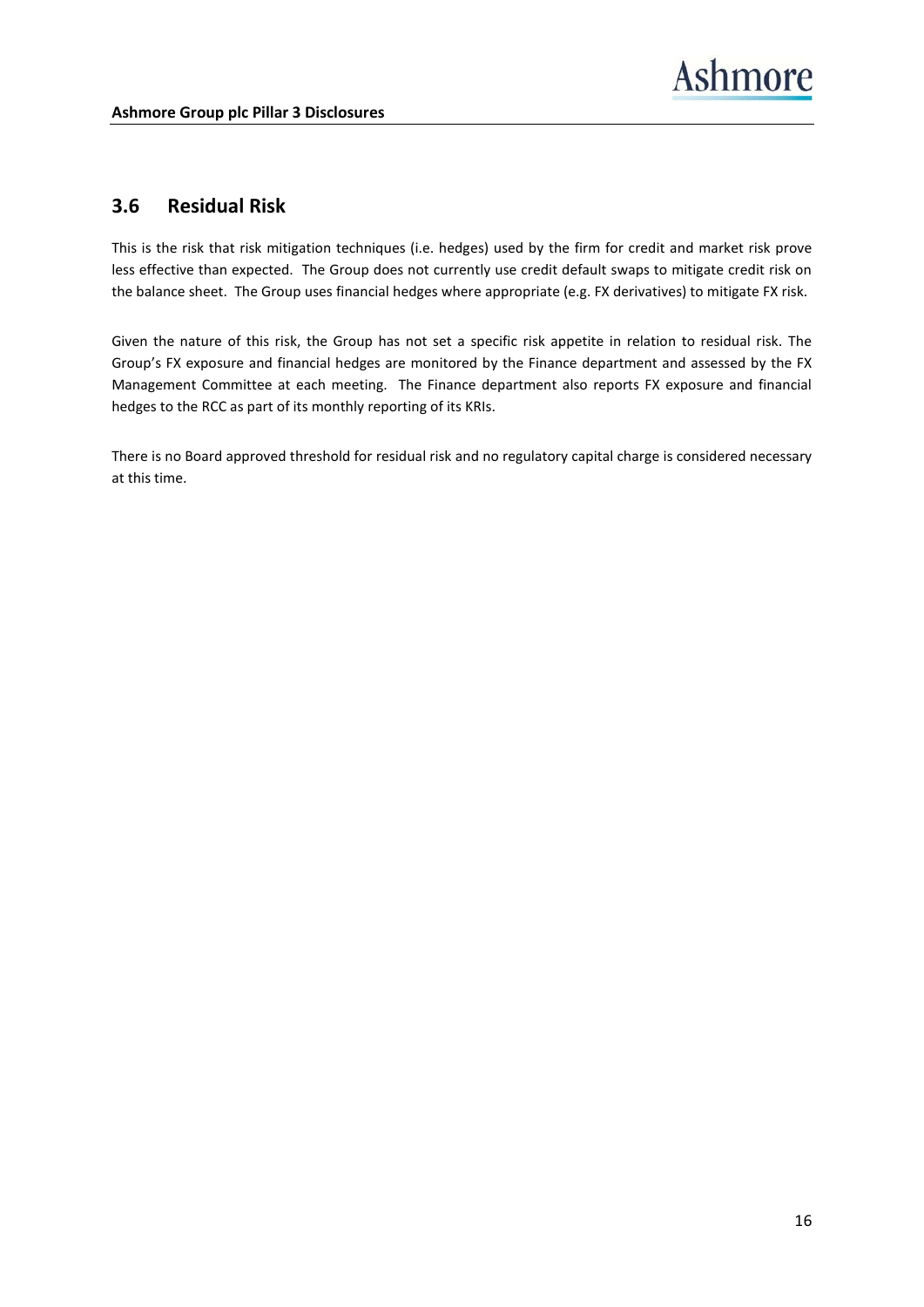# **3.7 Securitisation risk**

The risk that the own funds held by a firm for assets which it has securitised are inadequate having regard to the economic substance of the transaction, including the degree of risk transfer achieved.

This is not applicable to the Group as at 30 June 2017. Accordingly the Group has assessed that no capital requirement is necessary.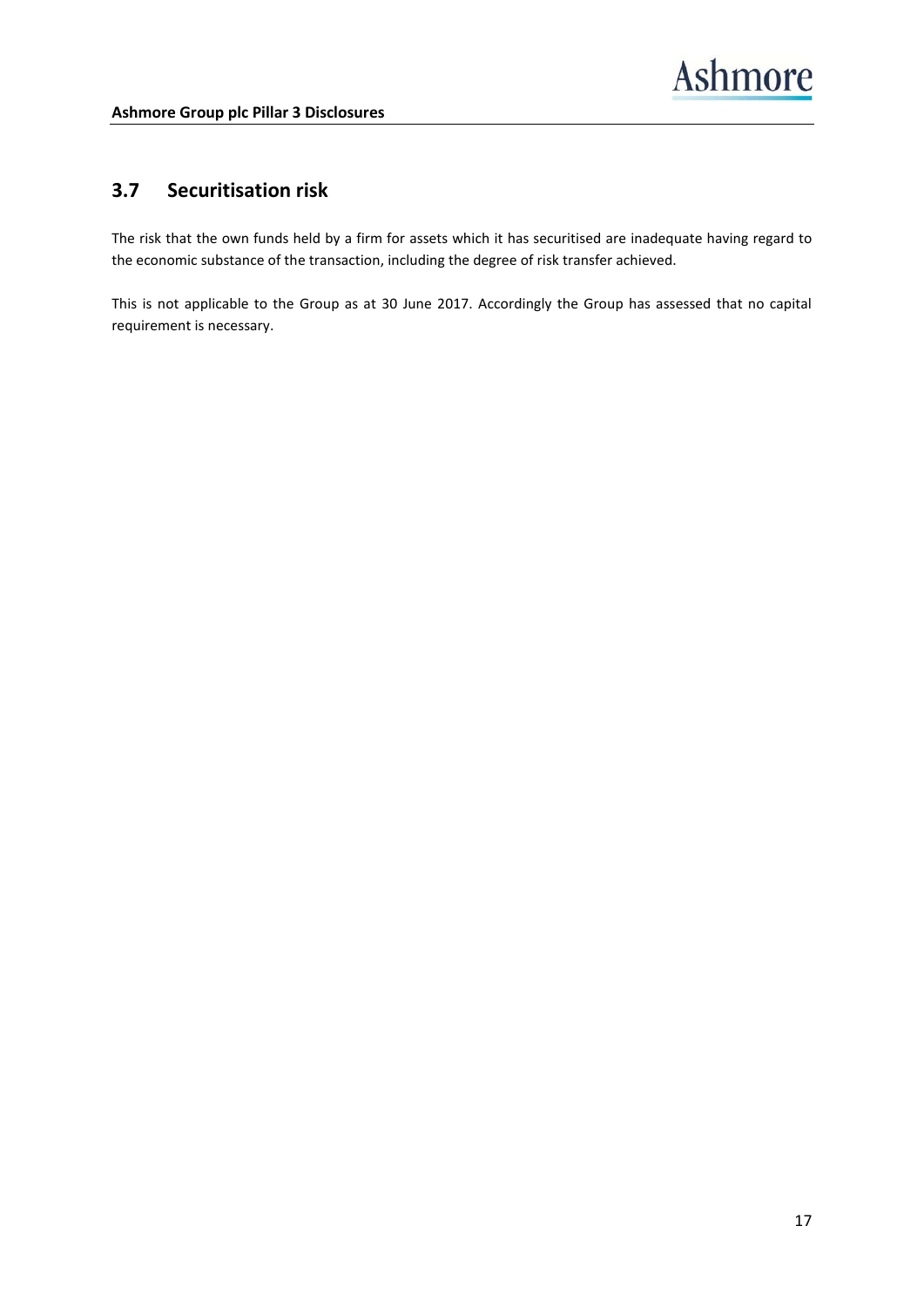### **3.8 Business Risk**

The Group has identified the risk that the medium and long term profitability and/or reputation of the Group could be adversely impacted by the failure to either identify and implement the correct strategy, or to react appropriately to changes in the business environment. In addition, the risk to a [firm](https://www.handbook.fca.org.uk/handbook/glossary/G430.html) arising from changes in its business and remuneration policy, including the acute risk to earnings posed by falling or volatile income; the broader risk of a [firm's](https://www.handbook.fca.org.uk/handbook/glossary/G430.html) business model or strategy proving inappropriate due to macroeconomic, geopolitical, industry, regulatory or other factors; the risk that a [firm](https://www.handbook.fca.org.uk/handbook/glossary/G430.html) may not be able to carry out its business plan and desired strategy; as well as any potential reputational risk a firm may be exposed to.

The Group assesses its underlying operating profitability through the adjusted EBITDA margin, which measures operating profit (excluding depreciation and amortisation, FX translation and seed capital gains and losses) against net revenues. This margin is reported monthly in the Group's management accounts and also externally in the Group's Interim Report and Annual Report and Accounts. No regulatory capital charge is specifically required against this measure.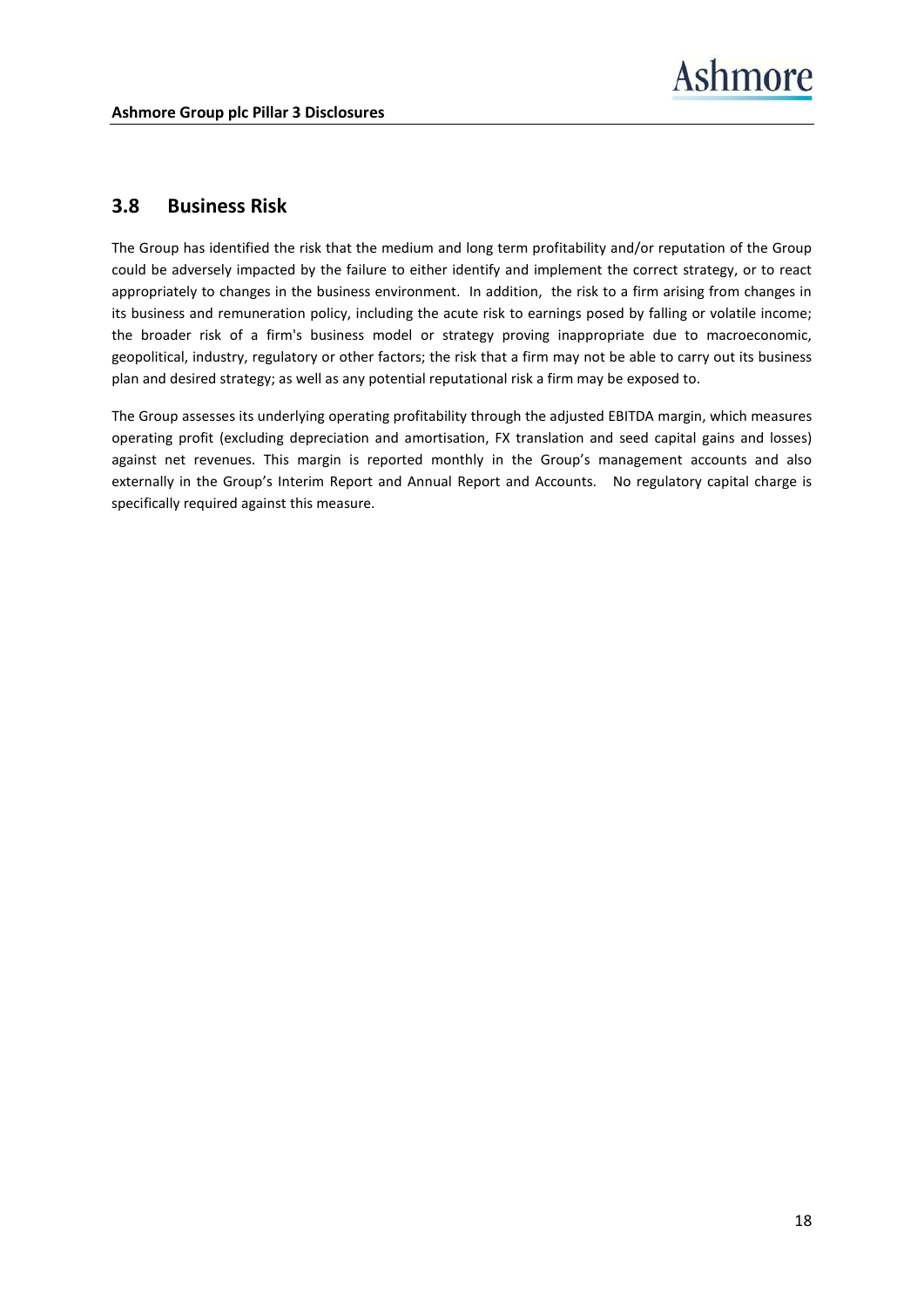# **3.9 Interest rate risk (in non-trading book)**

This is the risk that a movement in interest rates will impact the Group's profitability. The Group's balance sheet is not leveraged and cash balances are held on overnight or short term deposit. Given this and the historically low level of interest rates at present, the Group has assessed that no capital requirement is necessary.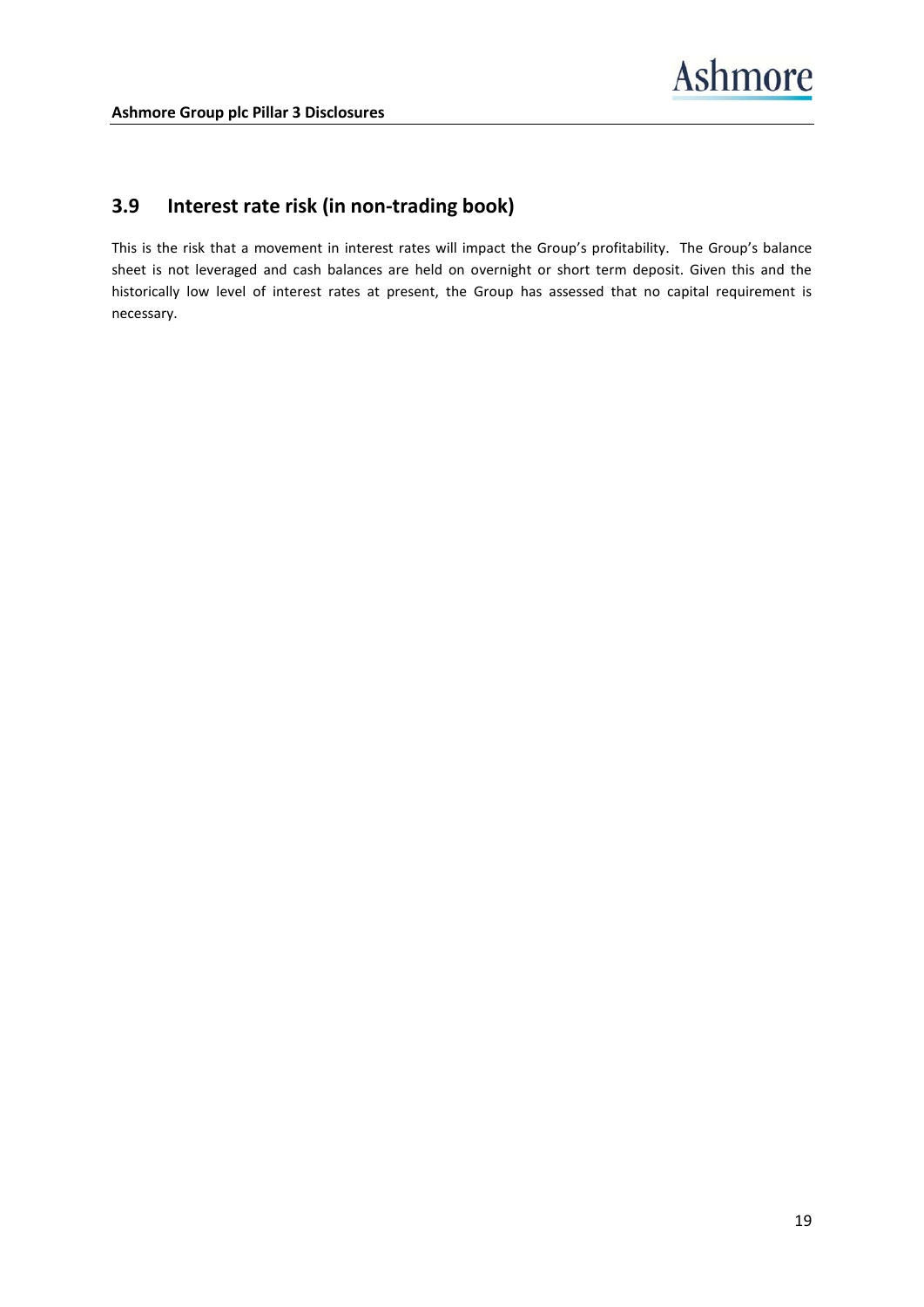### **3.10 Pension obligation risk**

This is the risk to a firm caused by its contractual or other liabilities to, or with respect to, a pension scheme (whether established for its employees or those of a relate[d company](https://www.handbook.fca.org.uk/handbook/glossary/G190.html) or otherwise). It also means the risk that the [firm](https://www.handbook.fca.org.uk/handbook/glossary/G430.html) will make payments or other contribution to, or with respect to, a pension scheme because of a moral obligation or because th[e firm](https://www.handbook.fca.org.uk/handbook/glossary/G430.html) considers that it needs to do so for some other reason.

The Group does not have a defined benefit pension scheme. Contributions to the defined contribution employee pension scheme are made as the Group's liability arises. Accordingly the Group has assessed that no capital requirement is necessary.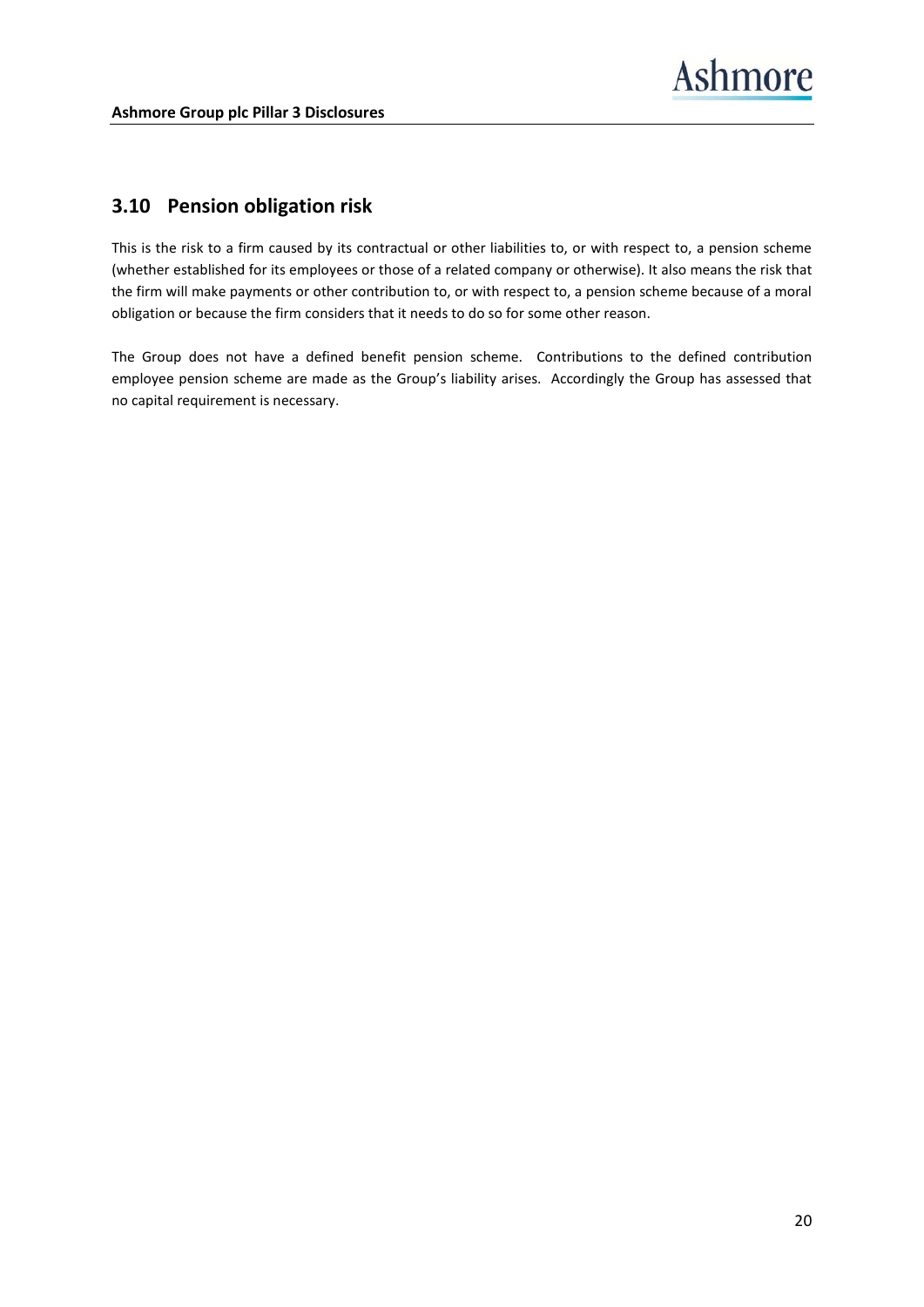### **3.11 Group risk**

This is the risk that other entities within the Group, may adversely affect the financial position of the whole group (e.g. reputational contagion). The main sources of risk are in relation to the Group's overseas offices and joint ventures.

The Group aims to control and mitigate this risk by ensuring there is sufficient governance and oversight for subsidiaries and joint ventures. Where appropriate, the Group has local Investment and Risk and Compliance Committees for local office subsidiaries and has Board representation in relation to joint ventures. In the case of local offices, the Group also has a Global Operating Model and the Group's Operating Committee and the Board receive annual updates on the effectiveness of the Global Operating Model.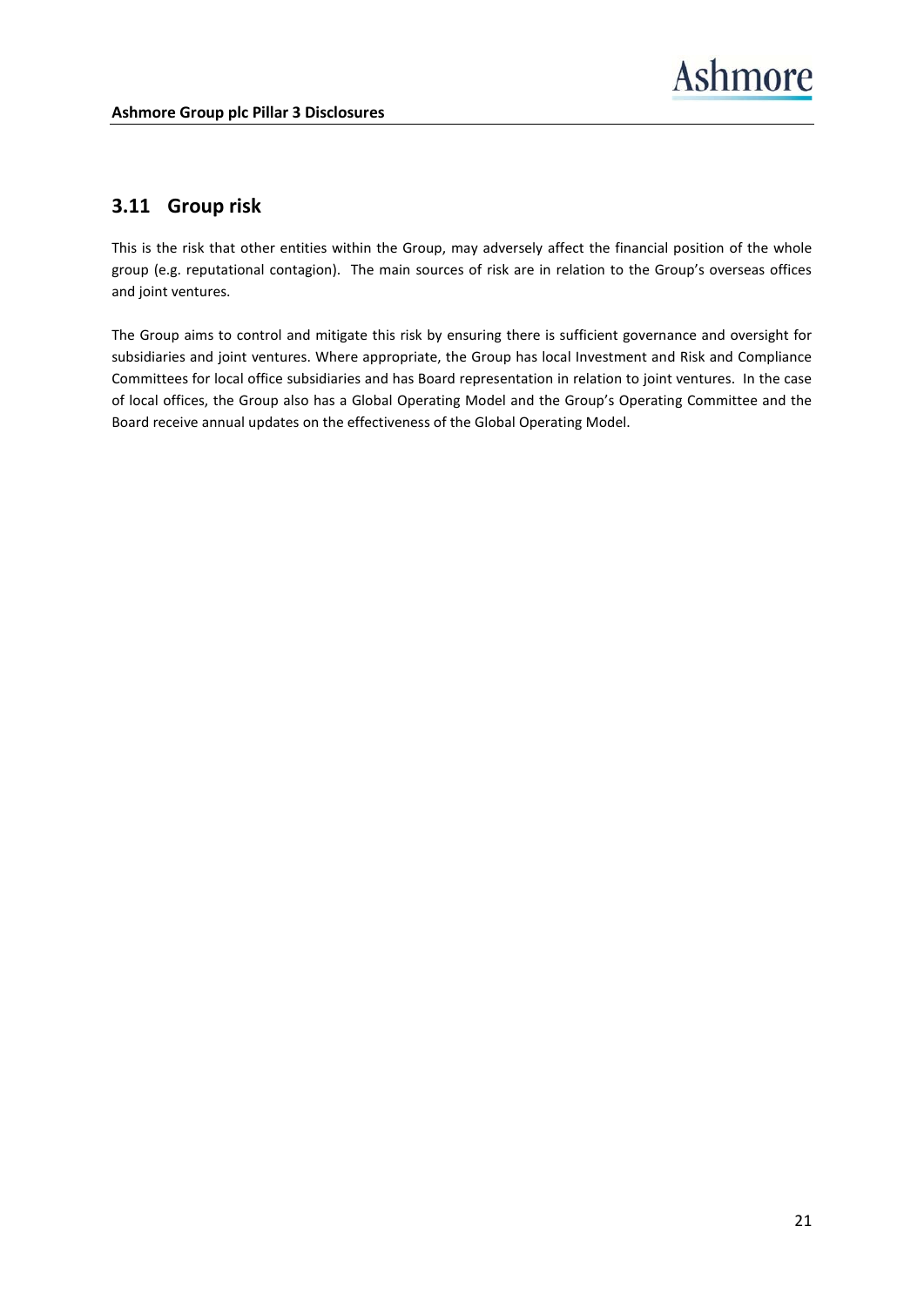# **3.12 Reputational Risk**

This is the risk arising from negative perception on the part of clients, counterparties, investors, regulators or other third parties that can adversely affect the Group's ability to maintain existing, or establish new, business relationships. Reputational risk reflects the perception of those third parties. Furthermore, it exists throughout the organisation and exposure to reputational risk is essentially a function of the adequacy of the Group's internal risk management and internal control processes, as well as the manner and efficiency with which senior management responds to external influences.

The Group is exposed to reputational risk from a number of sources including traditional, digital and social media and seeks to identify the risks associated with negative press, inaccurate reporting and potential abuse from both traditional and digital sources which may impact Ashmore's reputation.

The Group has an established Board approved Media & Reputation Management Policy focusing on understanding the information that is publicly available on the Group, including employees and directors of the Group as well as the funds and individual investments it manages, especially that which could create negative reputational issues. The Group also assesses reputational risk as part of its quarterly principal risk review. No regulatory capital charge is specifically required against this risk.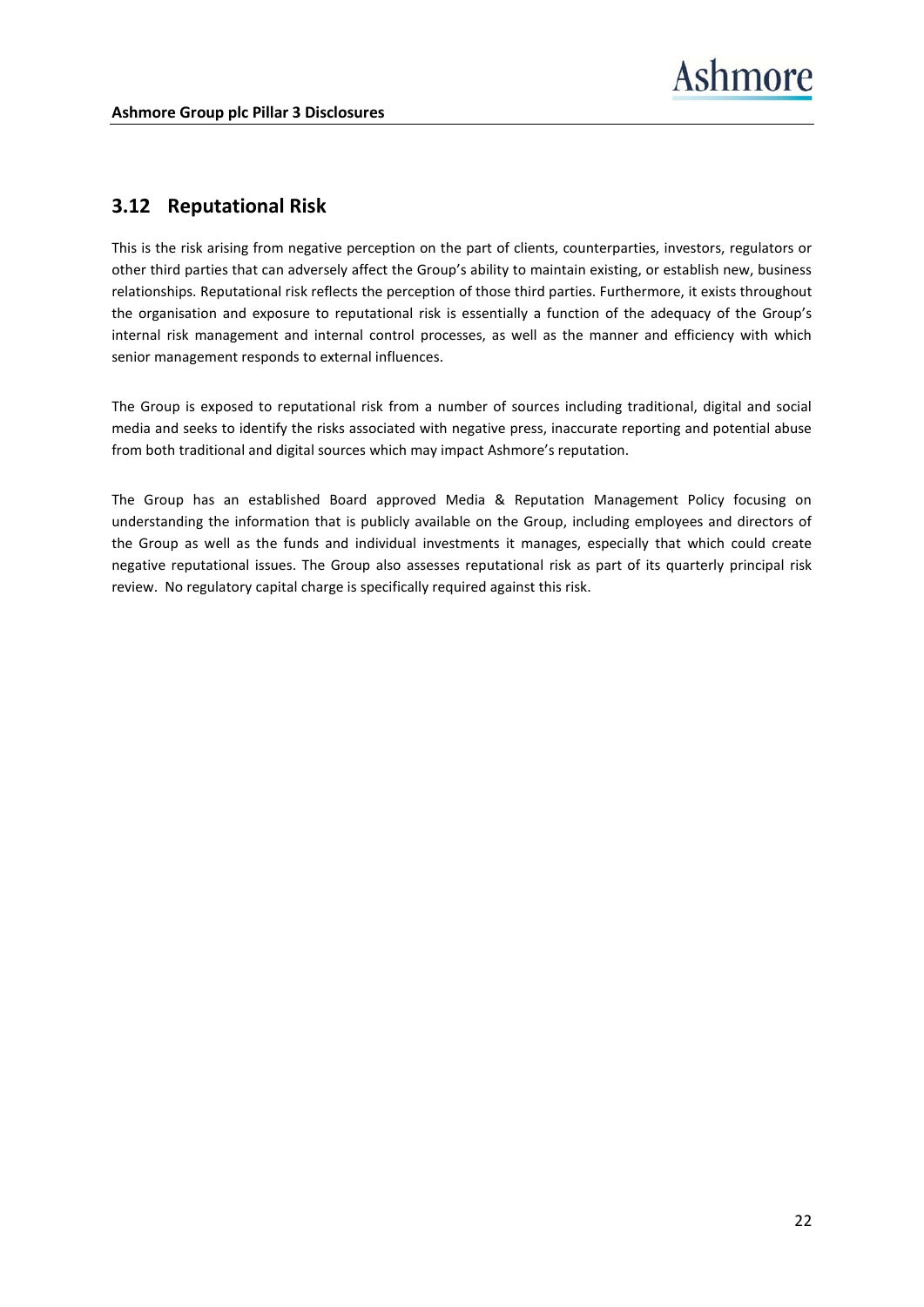# **3.13 Insurance Risk**

This is the risk in relation to claims on insurance that a [firm](https://www.handbook.fca.org.uk/handbook/glossary/G430.html) has made or is in the course of making. The Group maintains insurance that is considered appropriate against the principle risks inherent in its business as an asset manager, in particular Professional Indemnity, Directors and Officers Liability and Fidelity cover together with Commercial Combined Risk and Travel.

In assessing its capital requirements, the Group does not assume the benefit from potential insurance claims being used to offset potential losses.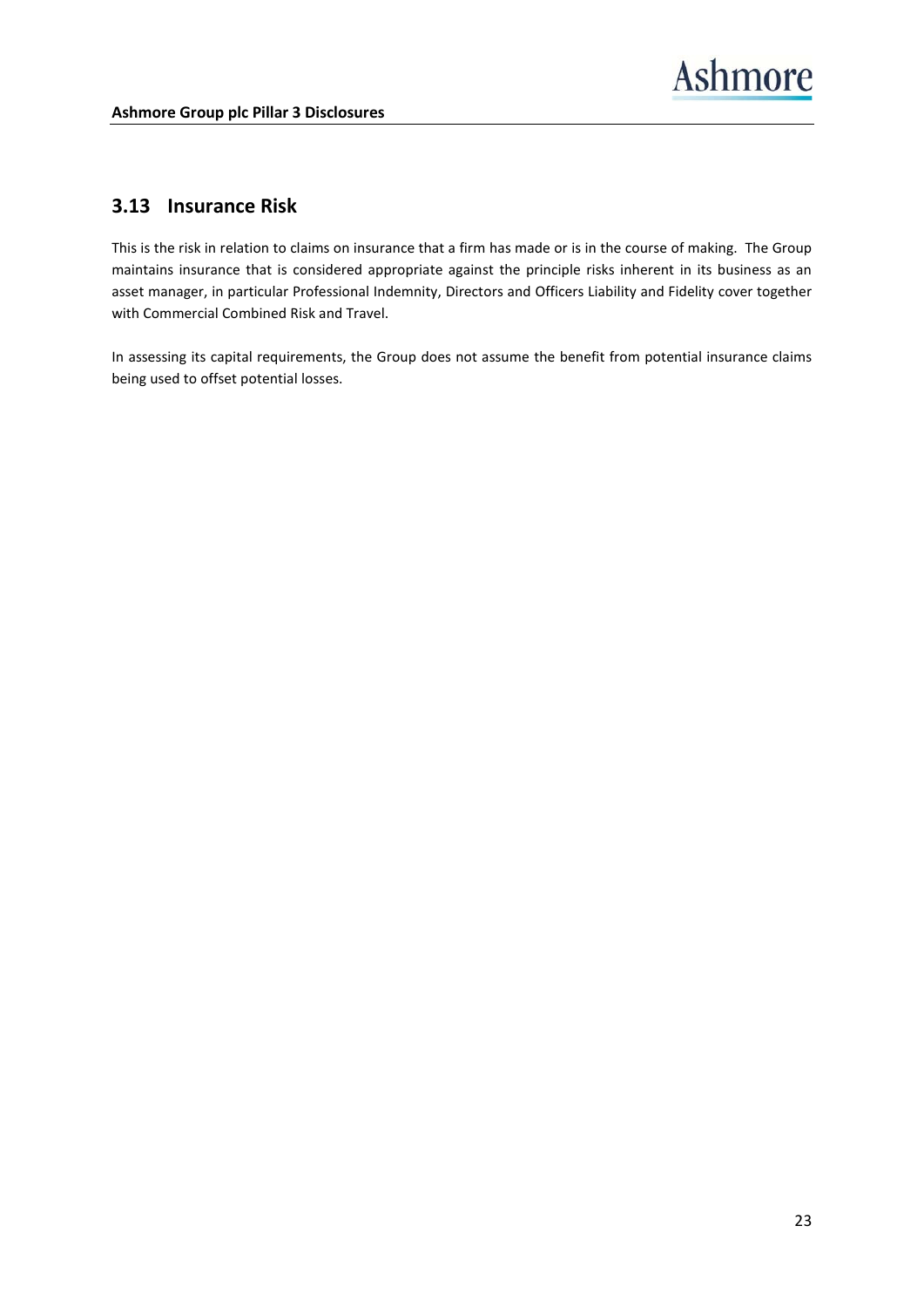### **4.0 Capital resources**

Own funds, as with the Group financial statements, are prepared in accordance with International Financial Reporting Standards (IFRS) and the basis for consolidation is outlined on page 93 of the 2017 Annual Report and Accounts. No adjustments are made in respect of insurance or other non-financial activities in determining the regulatory consolidation.

### **4.1 Own funds**

|                                                            | June<br>2017<br>£m | June<br>2016<br>£m |  |  |
|------------------------------------------------------------|--------------------|--------------------|--|--|
| Permanent share capital                                    |                    |                    |  |  |
| Share premium account                                      | 15.7               | 15.7               |  |  |
| Profit and loss and other reserves                         | 708.7              | 661.0              |  |  |
| Minority interests                                         | 2.3                | 3.3                |  |  |
| Tier 1 capital before regulatory adjustments               | 726.7              | 680.0              |  |  |
| <b>Deductions from Tier 1 capital</b>                      |                    |                    |  |  |
| Investments in associates                                  | (2.3)              | (6.3)              |  |  |
| Intangible assets, goodwill and deferred acquisition costs | (80.5)             | (82.9)             |  |  |
| Proposed final dividend                                    | (84.5)             | (84.5)             |  |  |
| <b>Tier 1 capital after deductions</b>                     | 559.4              | 506.3              |  |  |

At 30 June 2017, the Group did not have Tier 2 or Tier 3 capital or any related deductions.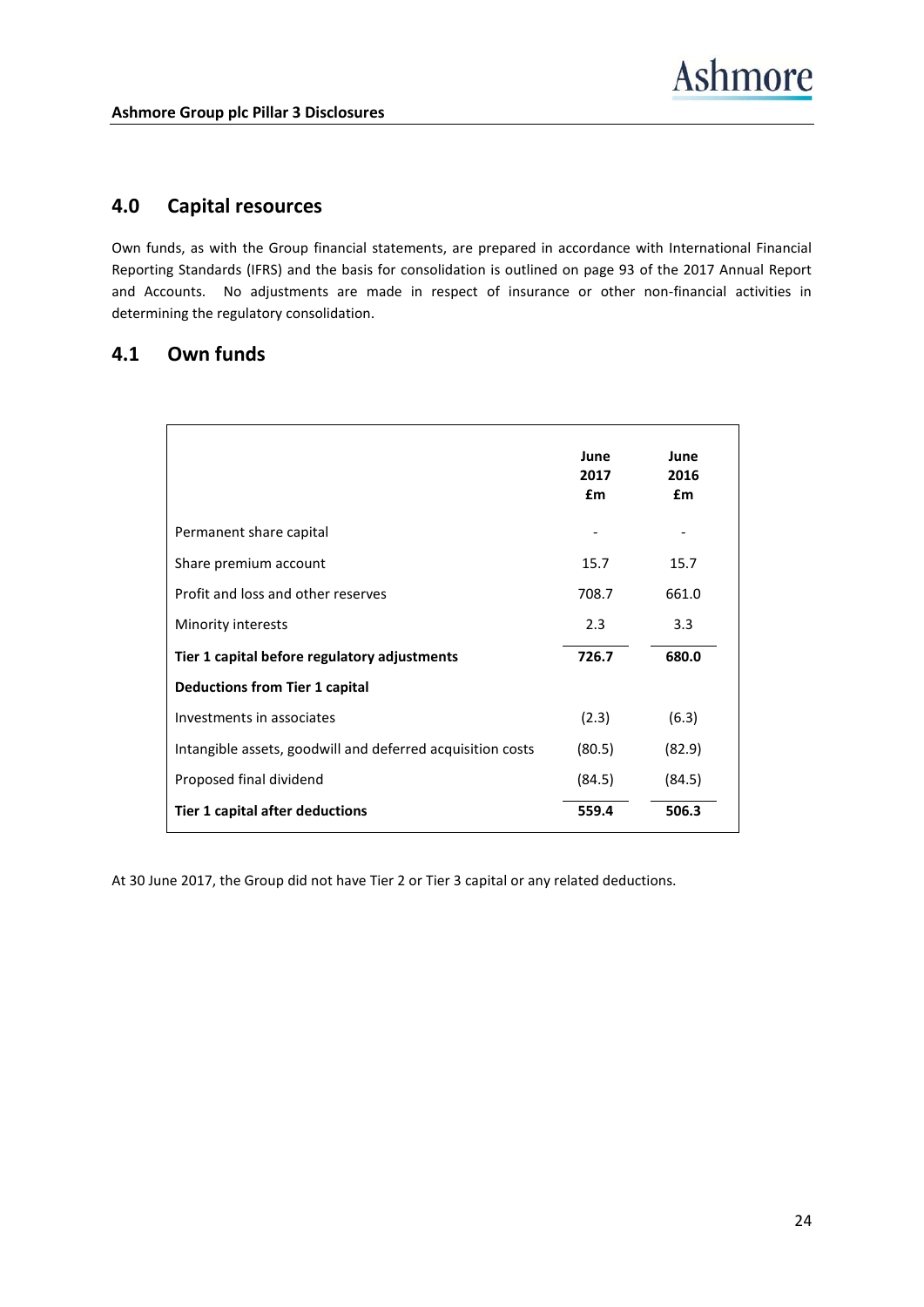### **4.2 Capital requirements**

It is the Group's policy that all entities within the Group have sufficient capital to meet regulatory and working capital requirements and to keep an appropriate credit standing with counterparties. With this in mind, the Group conducts regular reviews of its capital requirements relative to its capital resources and has maintained a significant excess at all times during the period.

The Group's minimum regulatory capital requirement under Pillar 1 is the higher of the sum of:

- i) the credit and market risk capital requirement; and
- ii) the fixed overheads requirement.

The Group's position at 30 June 2017 is summarised below.

The Pillar 1 requirement of the Group, being the sum of actual solo regulated entity requirements and notional requirements for unregulated entities, is £67.8 million at 30 June 2017 (30 June 2016: £63.1 million).

| <b>Summary of Pillar 1 Capital Requirements</b> | <b>June 2017</b> | <b>June 2016</b> | Variance |
|-------------------------------------------------|------------------|------------------|----------|
|                                                 | £m               | £m               | £m       |
|                                                 |                  |                  |          |
| Market risk                                     | 39.2             | 32.8             | 6.4      |
| Credit risk                                     | 28.6             | 30.3             | (1.7)    |
| Sum of market and credit risk                   | 67.8             | 63.1             | 4.7      |
|                                                 |                  |                  |          |
| Fixed overhead requirement                      | 18.7             | 18.0             | 0.7      |
|                                                 |                  |                  |          |
| <b>Total Pillar 1 capital requirement</b>       | 67.8             | 63.1             | 4.7      |
|                                                 |                  |                  |          |

Under Pillar 2, the Group assesses the risks faced by the business that are not covered by Pillar 1. The additional capital required in respect of these risks is £43.3m and the total Pillar 2 capital requirement of the Group has been assessed to be £111.1m.